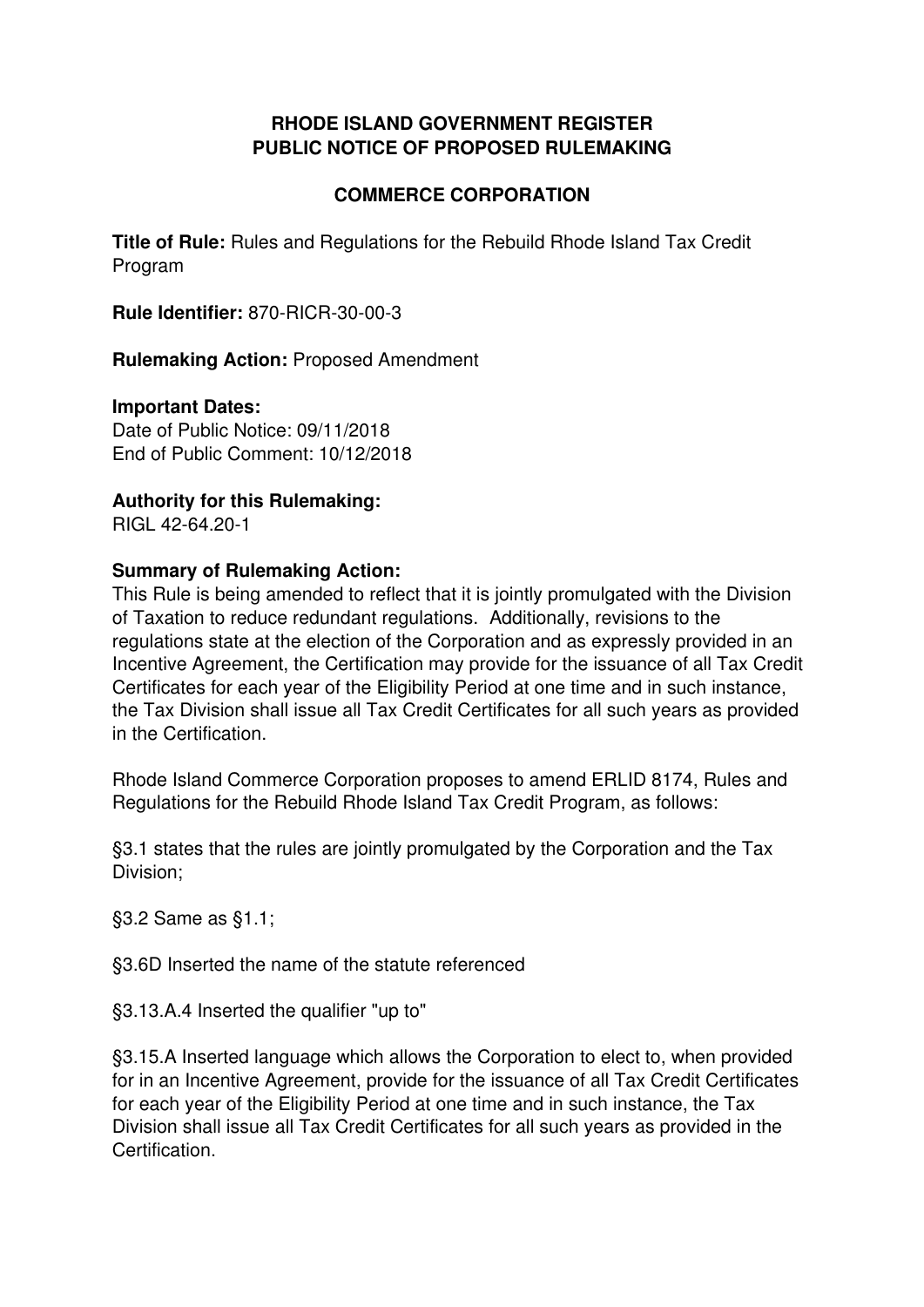§3.15.D Inserted new section which allows the Tax Division to issue a redemption payment, or portion thereof, in lieu of issuing a Tax Credit Certificate, or portion thereof.

#### **Additional Information and Comments:**

All interested parties are invited to request additional information or submit written or oral comments concerning the proposed amendment until October 12, 2018 by contacting the appropriate party at the address listed below:

Michael Walker Commerce Corporation RI Commerce Corporation 315 Iron Horse Way, Suite 101 Providence, RI 02908 mike.walker@commerceri.com

In accordance with R.I. Gen. Laws § 42-35-2.8, an oral hearing will be granted if requested by twenty-five (25) persons, by an agency or by an association having at least twenty-five (25) members. A request for an oral hearing must be made within thirty (30) days of this notice.

#### **Regulatory Analysis Summary and Supporting Documentation:**

Through the establishment of a Rebuild Rhode Island Tax Credit program, Rhode island can take steps to stimulate business development; retain and attract new business and industry to the state; create good paying jobs for its residents; assist with business, commercial, and industrial real estate development; and generate revenues for necessary state and local governmental services.

No additional analysis was conducted to support this amendment.

For full regulatory analysis or supporting documentation see agency contact person above.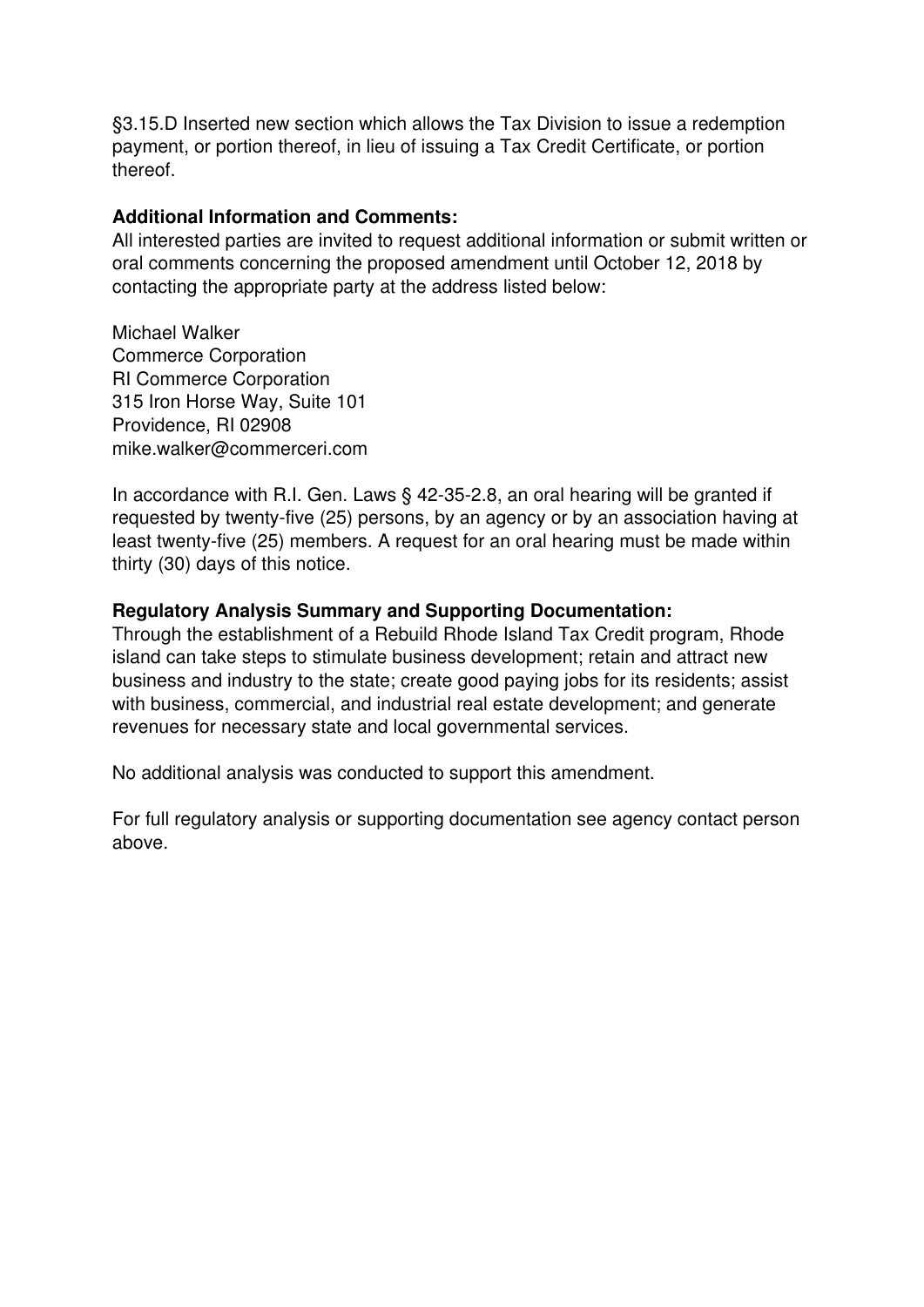#### **870-RICR-30-00-3**

## **TITLE 870 – RHODE ISLAND COMMERCE CORPORATION**

### **CHAPTER 30 – TAX CREDITS AND EXEMPTIONS**

#### **SUBCHAPTER 00 – N/A**

PART 3 – Rules and Regulations for the Rebuild Rhode Island Tax Credit Program

## **3.1 Purpose.**

These rules and regulations (the "Rules") are jointly promulgated to set forth the principles, policies and practices of the Rhode Island Commerce Corporation and the Rhode Island Division of Taxation in implementing and administering R.I. Gen. Laws Chapter 42-64.20, the Rebuild Rhode Island Tax Credit Act (the "Act").

## **3.2 Authority.**

These Rules are jointly promulgated by the Rhode Island Commerce Corporation and the Rhode Island Division of Taxation [\(280-RICR-20-20-9\)](https://rules.sos.ri.gov/regulations/part/280-20-20-9) pursuant to R.I. Gen. Laws Chapter 42-64.20. These Rules have been prepared in accordance with the requirements of the Rhode Island Administrative Procedures Act, R.I. Gen. Laws Chapter 42-35.

### **3.3 Scope.**

These Rules shall apply to any application for an incentive under the Act. Notwithstanding anything contained in these Rules to the contrary, the Rhode Island Commerce Corporation and the Rhode Island Division of Taxation shall, respectively, have and may exercise all general powers set forth in the Act that are necessary or convenient to effect its purposes, and these Rules shall be liberally construed so as to permit the Rhode Island Commerce Corporation and the Rhode Island Division of Taxation to effectuate the purposes of the Act, the public interest, and other applicable state laws and regulations. The Rhode Island Commerce Corporation, upon an affirmative vote of its board of directors, may provide exemption from the application of such portion of these Rules as may be warranted by extenuating circumstances arising from such application, based upon the written recommendation of the staff of the Rhode Island Commerce Corporation delineating the reasons for such exemption.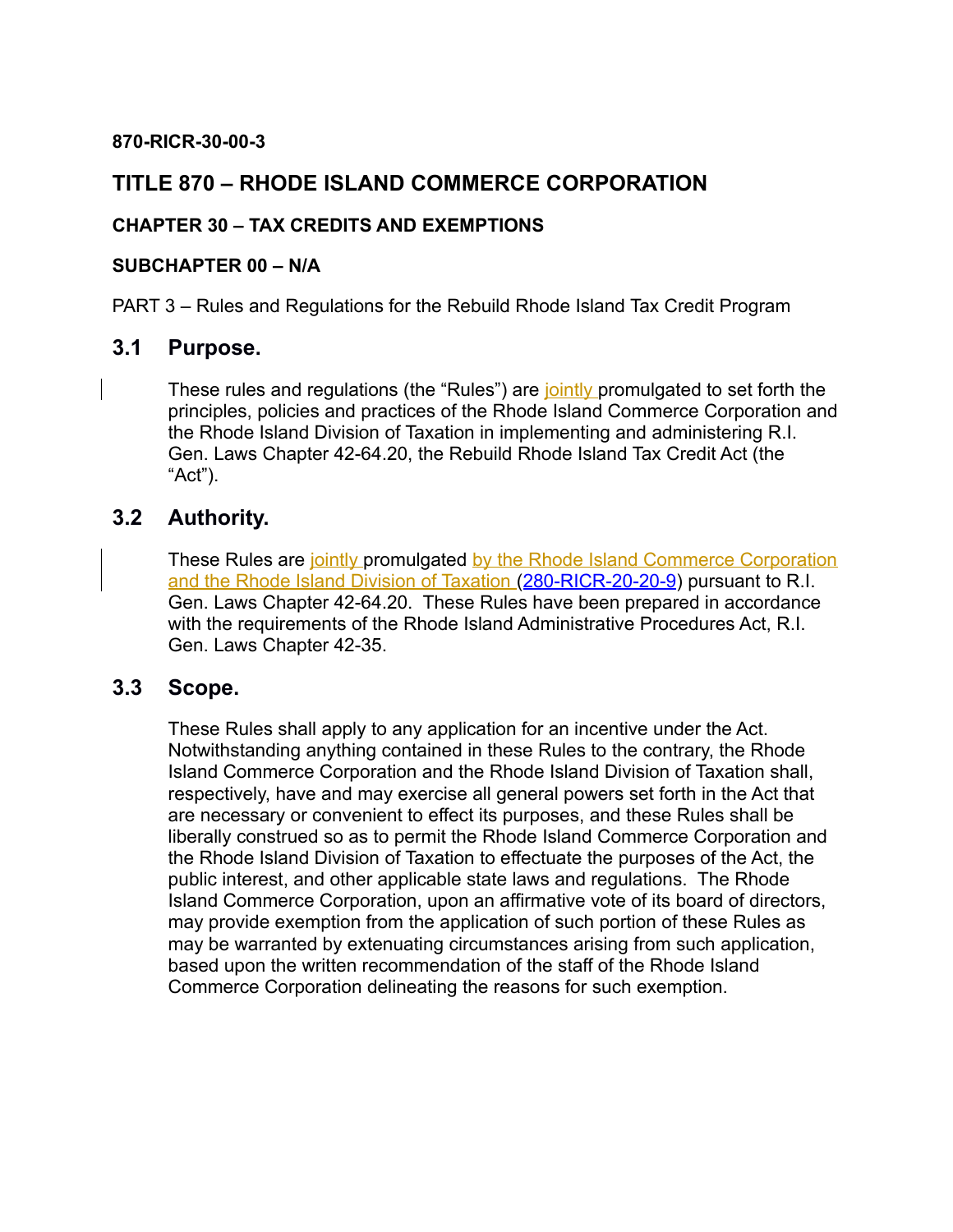## **3.4 Severability.**

If any provision of these Rules, or the application thereof to any person or circumstance, is held invalid by a court of competent jurisdiction, the validity of the remainder of the Rules shall not be affected thereby.

## **3.5 Definitions.**

- A. The following words and terms, when used in these Rules, shall have the following meanings, unless the context clearly indicates otherwise.
	- 1. "Act" means R.I. Gen. Laws Chapter 42-64.20 known as the Rebuild Rhode Island Tax Credit Act.
	- 2. "Adaptive reuse" means the conversion of an existing structure from the use for which it was constructed to a new use by maintaining elements of the structure and adapting such elements to a new use.
	- 3. "Affiliate" means an entity that directly or indirectly controls, is under common control with, or is controlled by an Applicant that is a Business. Control exists in all cases in which the entity is a member of a controlled group of corporations as defined pursuant to section 1563 of the Internal Revenue Code of 1986 (26 U.S.C. § 1563) or the entity is an organization in a group of organizations under common control as defined pursuant to subsection (b) or (c) of section 414 of the Internal Revenue Code of 1986 (26 U.S.C. § 414). A taxpayer may establish by clear and convincing evidence, as determined by the tax administrator, that control exists in situations involving lesser percentages of ownership than required by those statutes. An Affiliate of an Applicant that is a Business may contribute to meeting either the Capital Investment or Full-time Employee requirements of a Business that applies for a Tax Credit under the Act and these Rules.
	- 4. "Affordable housing" means housing for sale or rent with combined rental costs or combined mortgage loan debt service, property taxes, and required insurance that do not exceed thirty percent (30%) of the gross annual income of a household earning up to eighty percent (80%) of the area median income, as defined annually by the United States Department of Housing and Urban Development.
	- 5. "Allocation agreement" means an executed agreement among all Participants of a Pass-Through Entity, or among all Owners of a Project, setting forth the method for allocation of the Tax Credit agreed upon among the Participants or Co-owners. An Allocation Agreement may include, without limitation, a partnership agreement, an operating agreement of a limited liability company, a shareholder's agreement, or any other instrument executed by all Participants or Co-owners.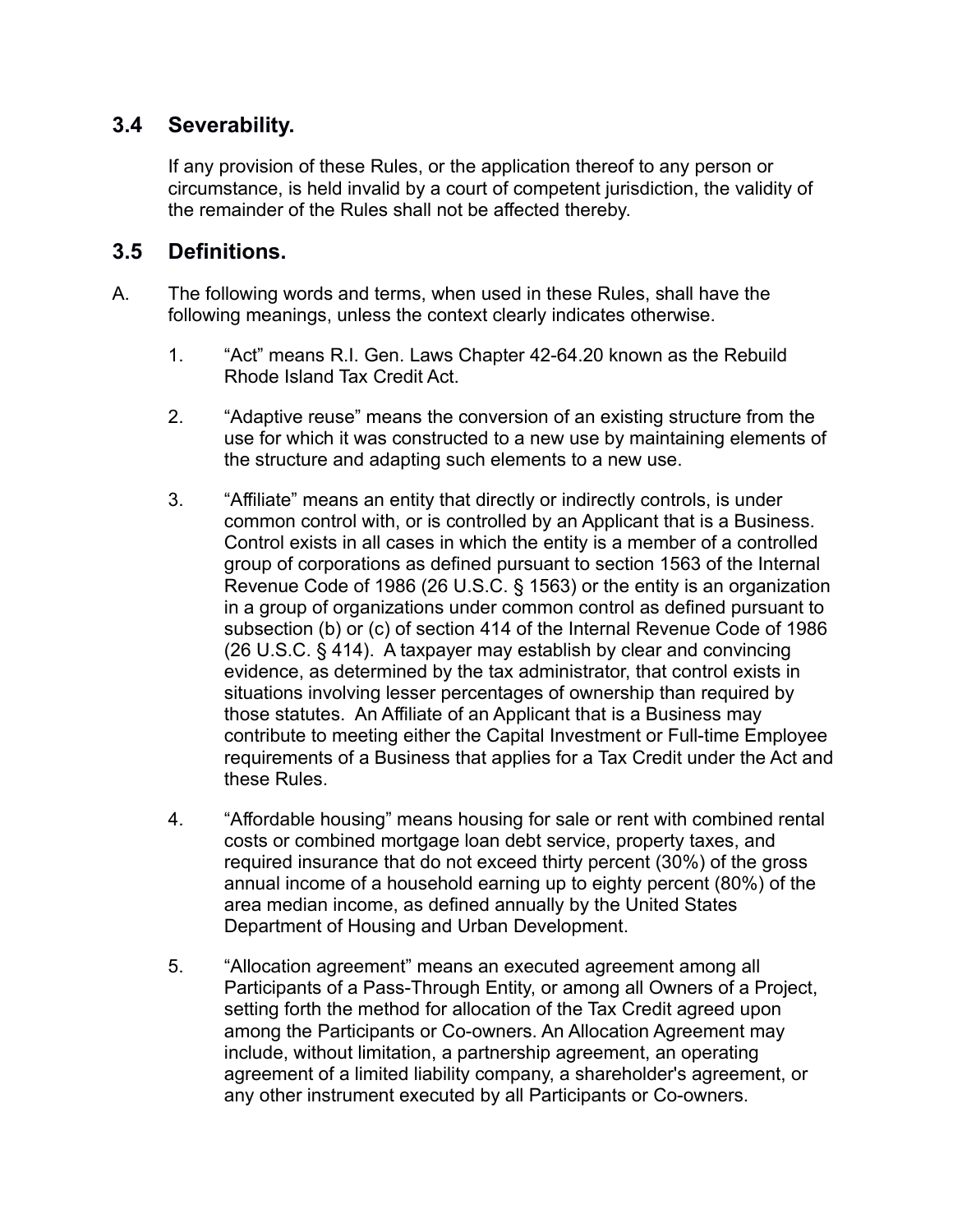- 6. "Applicant" means a Developer applying for a Tax Credit under the Act and these Rules.
- 7. "Application" means the application, promulgated by the Corporation, which must be completed and submitted by an Applicant pursuant to the requirements of the Act and these Rules.
- 8. "Assignee" means a Person to whom a Tax Credit Certificate is assigned pursuant to this regulation.
- 9. "Assignor" means a holder of a Tax Credit Certificate who assigns such Tax Credit Certificate to an Assignee.
- 10. "Board" means the board of directors of the Corporation.
- 11. "Business" means a corporation as defined in R.I. Gen. Laws § 44-11-1(4), or a partnership, an S corporation, a non-profit corporation, a sole proprietorship, or a limited liability corporation. A Business shall include an Affiliate of the Business if that Business applies for a Tax Credit based upon any Capital Investment made by an Affiliate.
- 12. "Capital investment" in a Project means expenses by a Developer, after submission of an Application, for: site preparation and construction, repair, renovation, improvement, equipping, or furnishing on real property or of a building, structure, facility, or improvement to real property, including reasonable associated soft costs and the reasonable costs of relocating any former tenants; obtaining and installing furnishings and machinery, apparatus, or equipment, including as permitted in the sole discretion of the Corporation, but not limited to, material goods for the operation of a business on real property or in a building, structure, facility, or improvement to real property; site-related utility and transportation infrastructure improvements including on- and off-site utility, road, pier, wharf, bulkhead or sidewalk construction or repair; plantings or other environmental components required to attain the level of silver rating or above in the Leadership in Energy and Environmental Design (LEED) Green Building Rating System; and environmental remediation of the Project site.
	- a. In addition to the foregoing, if a Developer acquires or leases a Qualified Development Project, the capital investment made or acquired by the seller or owner, as the case may be, if pertaining primarily to the premises of the Qualified Development Project, shall be considered a capital investment by the Developer and, if pertaining generally to the Qualified Development Project being acquired or leased, shall be allocated to the premises of the Qualified Development Project on the basis of the gross leasable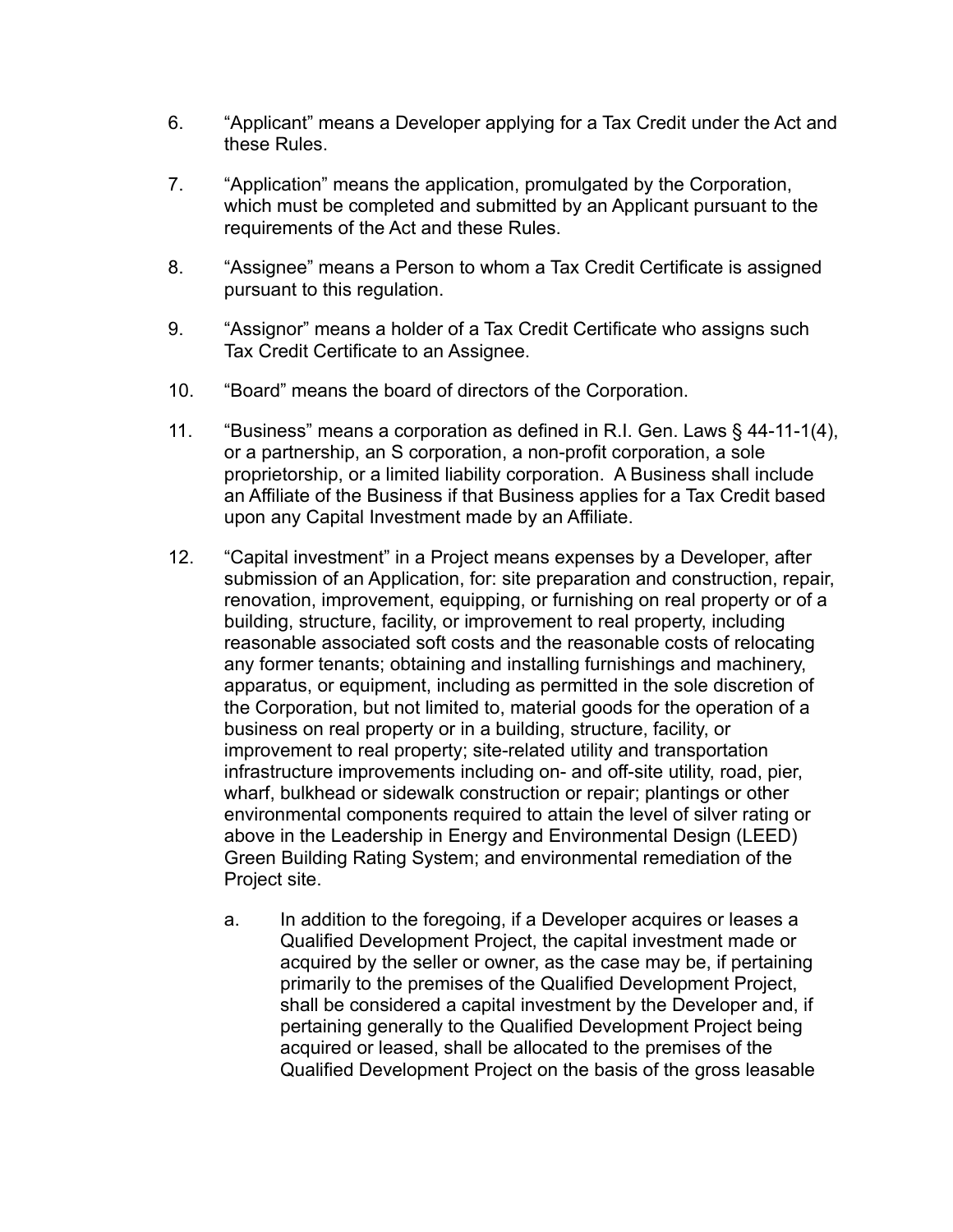area of the premises occupied by the Developer in relation to the total gross leasable area in the Qualified Development Project.

- 13. "Certification" means the document issued to an Applicant by the Corporation certifying to the Tax Division the amount of the Tax Credit and taxable year in which such Tax Credit may be claimed, and such other information deemed appropriate by the Corporation.
- 14. "Certified historic structure" means a property which is located in the State and is either
	- a. listed individually on the national register of historic places;
	- b. listed individually in the state register of historic places; or
	- c. located in a registered historic district and certified by either the Rhode Island Historical Preservation & Heritage Commission created pursuant to R.I. Gen. Laws § 42-45-2 or the Secretary of the Interior as being of historic significance to the district.
- 15. "Corporation" means the Rhode Island Commerce Corporation established pursuant to R.I. Gen. Laws Chapter 42-64.
- 16. "Commercial" means non-residential development.
- 17. "Developer" means a person, firm, business, partnership, association, political subdivision, or other entity that proposes to divide, divides, or causes to be divided real property into a subdivision or proposes to build, or builds a building or buildings or otherwise improves land or existing structures, which division, building, or improvement qualifies for benefits under these Rules.
- 18. "Eligibility period" means the period in which a Developer may claim a tax credit under the Act, beginning with the tax period in which the Corporation accepts certification from the Developer that it has met the requirements of the Act and extending thereafter for a term of five (5) years.
- 19. "Equity" means cash and Capital Investment, and can include, at the sole discretion of the Corporation, any other investment in the Project, including, but not limited to, federal or local grants, or federal tax credits; property value less encumbrances; or costs for Project feasibility incurred within a reasonable time period prior to Application. Property value within the meaning of this definition shall be the purchase price for property purchased in an arm's length transaction within a reasonable time period prior to the date of Application or the value as determined by a current appraisal acceptable to the Corporation.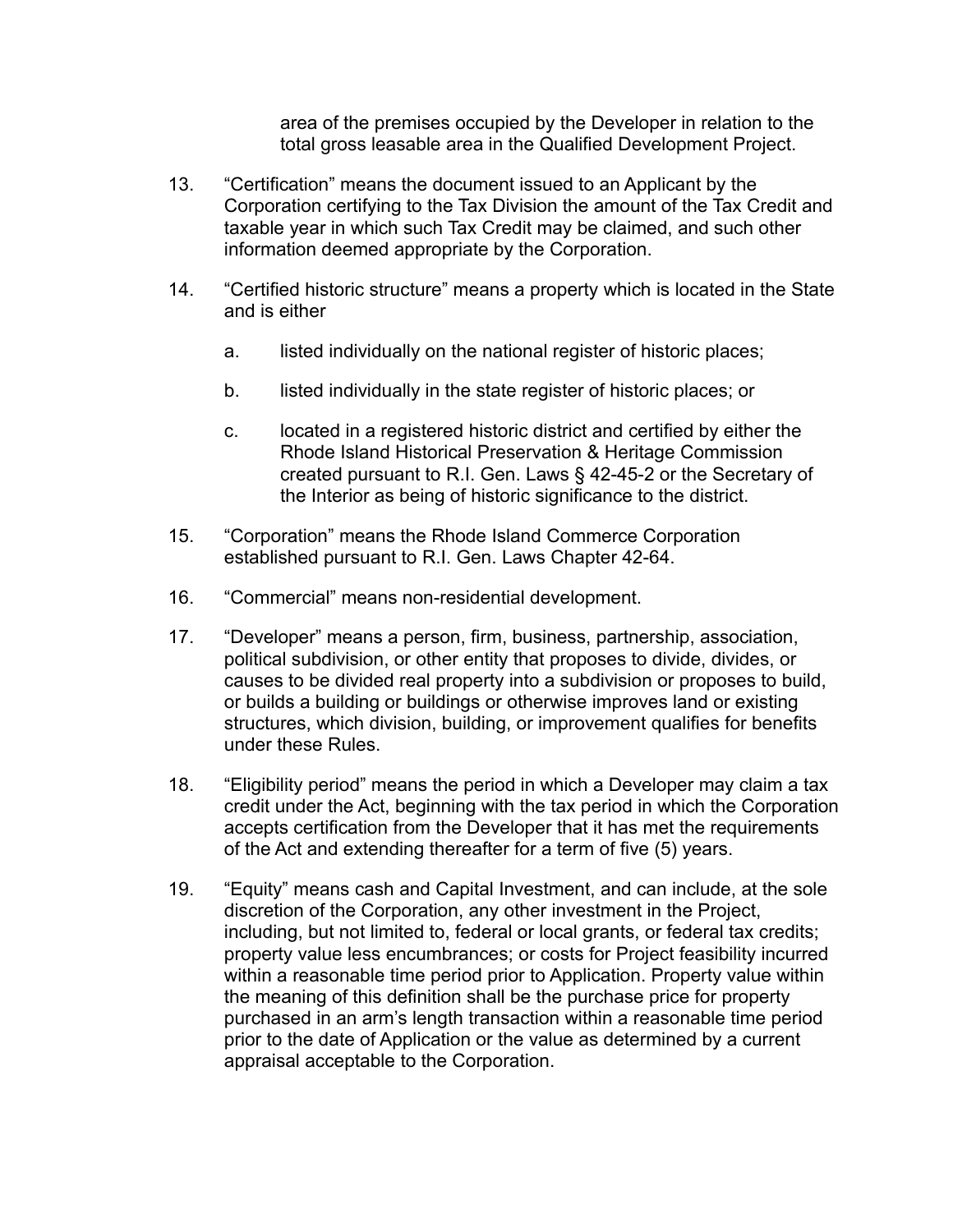- 20. "Full-time employee" means a natural person who is employed by a Business for consideration for a minimum of at least 35 hours per week, or who renders any other standard of service generally accepted by custom or practice as full-time employment, or who is employed by a professional employer organization pursuant to an employee leasing agreement between the business and the professional employer organization for a minimum of 35 hours per week, or who renders any other standard of service generally accepted by custom or practice as full-time employment, and whose wages are subject to withholding.
- 21. "Gross leasable area" means the rentable area of a Qualified Project as calculated pursuant to the measuring standards of the Project. This standard will be defined in the lease for tenant applicants. The rentable area measures the tenant's pro rata portion of the entire office floor, including public corridors, restrooms, janitor closets, utility closets and machine rooms used in common with other tenants, but excluding elements of the building that penetrate through the floor to areas below. The rentable area of a floor is fixed for the life of a building and is not affected by changes in corridor sizes or configuration.
- 22. "Hope community" means a municipality for which the five (5) year average percentage of families with income below the federal poverty level exceeds the state five (5) year average percentage, both as most recently reported by the U.S. Department of Commerce, Bureau of the Census.
- 23. "Incentive agreement" means an agreement between the Corporation and an Applicant for an approved Qualified Development Project setting forth the terms and conditions of the award of incentives.
- 24. "Initial certificate holder" means an Owner or Participant named by the Owner to receive the Tax Credit Certificate.
- 25. "Letter of good standing" means a letter from the Division of Taxation certifying that the taxpayer is in good standing for purposes of these Rules; a taxpayer shall be entitled to a letter of good standing so long as
	- a. the taxpayer is current on all outstanding filings and declared tax liabilities subject to audit;
	- b. the taxpayer and the Division of Taxation have a workout payment agreement or other settlement with respect to any known delinquent tax liability and the taxpayer is current on that workout payment agreement or settlement; or
	- c. the taxpayer has timely commenced or is engaged in an administrative or judicial proceeding concerning a tax liability the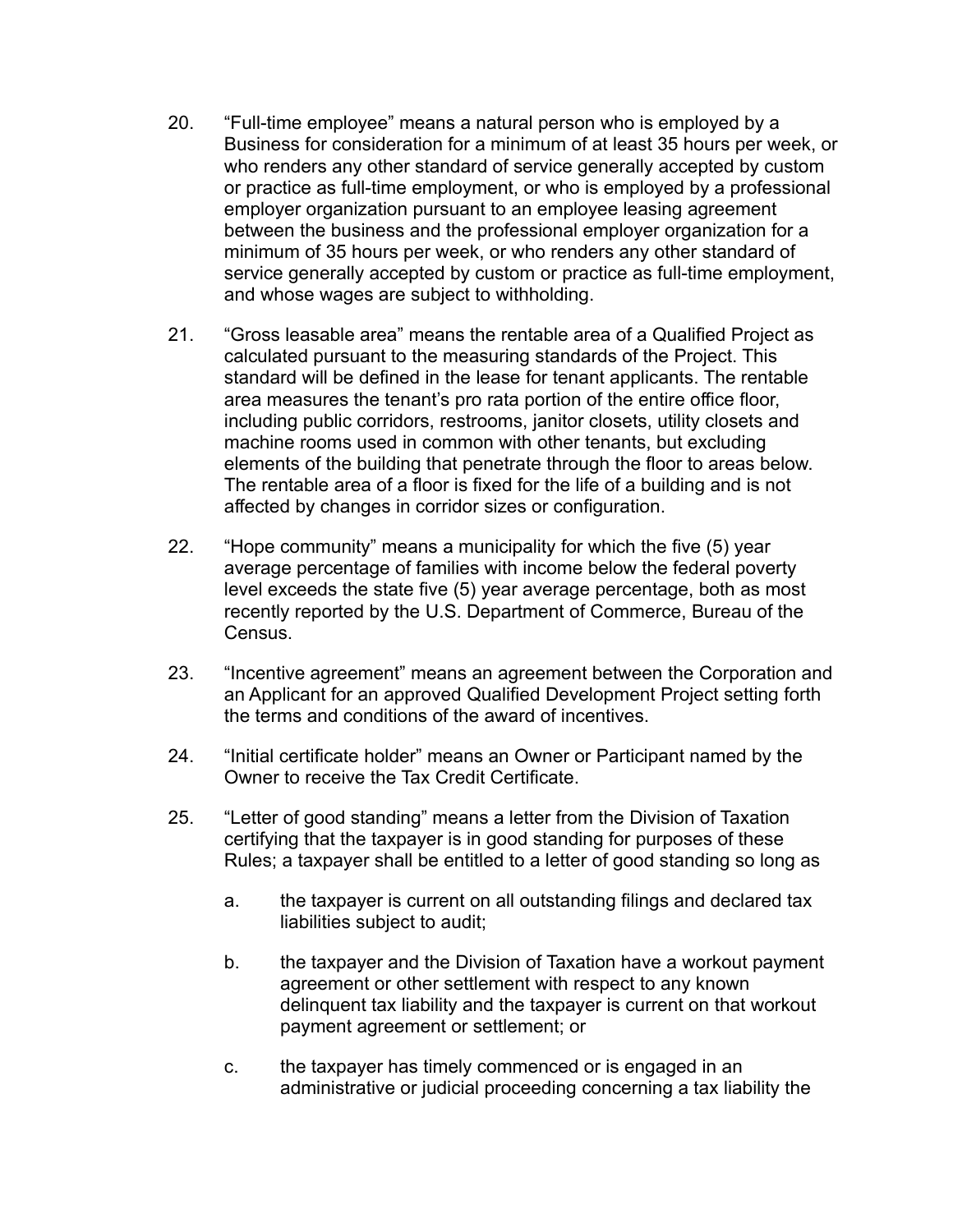status of which would otherwise preclude the issuance of a letter of good standing.

- 26. "Mixed use" means a development comprising both Commercial and Residential components.
- 27. "Notification of assignment" means the notification filed with the Tax Division of the assignment of all or a portion of the Tax Credit.
- 28. "Owner" means a Person or Persons who qualifies for a Tax Credit in relation to a Project approved by the Commerce Corporation pursuant to the Act.
- 29. "Participant" means a partner in a partnership, member of limited liability company, shareholder of an S-corporation, beneficial owner of a trust, or any other Person having an interest in a Pass-through Entity.
- 30. "Partnership" means an entity classified as a partnership for federal income tax purposes.
- 31. "Pass-through entity" means a partnership, limited liability company, Scorporation, association, nominee trust, or any other entity, the tax attributes of which are passed through to the Participants in such entity.
- 32. "Percentage interest" means the percentage interest in the Tax Credit allocated to an Owner, a Participant, a co-Owner of a multiple-Owner building or identifiable portion thereof, or another Person pursuant to the terms of the applicable Allocation Agreement.
- 33. "Person" means any natural person, partnership, firm, corporation, (including both business and non-profit corporations), limited liability company, trust, estate, association, or other business entity.
- 34. "Placed in service" means the earlier of
	- a. substantial construction or rehabilitation work has been completed which would allow for occupancy of an entire structure or some identifiable portion of a structure, as established by the Board, or
	- b. receipt by the Developer of a certificate, permit or other authorization allowing for occupancy of the Qualified Development Project or some identifiable portion of the Qualified Development Project by the municipal or state authority having jurisdiction.
- 35. "Project" means a specific construction project or improvement, including lands, buildings, improvements, real and personal property or any interest therein, including lands under water, riparian rights, space rights and air rights, acquired, owned, leased, developed or redeveloped, constructed,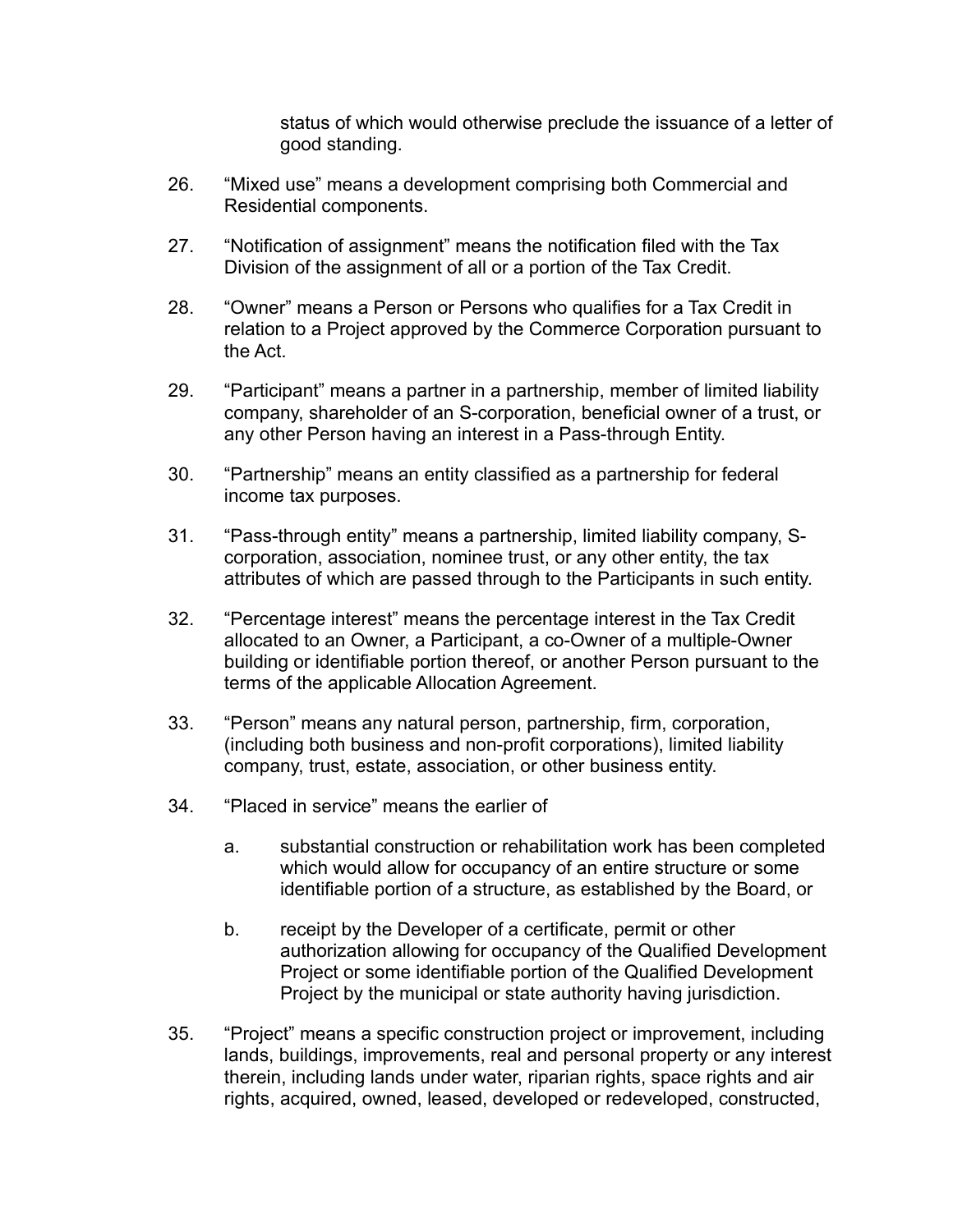reconstructed, rehabilitated or improved, undertaken by a Developer, owner or tenant, or both, within a Project Area as set forth in an Application to be made to the Corporation.

- 36. "Project area" means land or lands under common ownership or control in which a Qualified Development Project is located.
- 37. "Project cost" means costs incurred in connection with the Qualified Development Project by the Applicant until the issuance of a permanent certificate of occupancy, or until such other time specified by the Corporation, including, but not limited to, lands, buildings, improvements, real and personal property or any interest therein, including the site, space or air rights, acquired, owned, developed or redeveloped, constructed, reconstructed, rehabilitated or improved, and any environmental remediation costs, plus reasonable soft costs as determined by the Corporation, and ancillary infrastructure projects and infrastructure improvements, as permitted in the sole discretion of the Corporation.
- 38. "Project financing gap" means
	- a. The part of the total Project Cost that remains to be financed after all other sources of capital have been accounted for, including, but not limited to, Applicant's Equity, a reasonable assumption of debt on the Project, and any other capital source that is reasonably available given the nature of the Project; or
	- b. The amount of funds that the State may invest in a Qualified Development Project to gain a competitive advantage over a viable comparable location in another state by means described in the Act and Rules.
- 39. "Qualified development project" shall mean any Project meeting the requirements of the Act and these Rules.
- 40. "Rebuild Rhode Island tax credit fund" means the fund established pursuant to R.I. Gen. Laws § 42-64.20-7.
- 41. "Recognized historical structure" means a property which is located in the State and is commonly considered to be of historic or cultural significance as determined by the Corporation in consultation with the State Historic Preservation Officer.
- 42. "Residential" means a development of residential dwelling units.
- 43. "State" means the State of Rhode Island and Providence Plantations.
- 44. "Targeted industry" means any advanced, promising or otherwise prioritized industry identified in the economic development vision and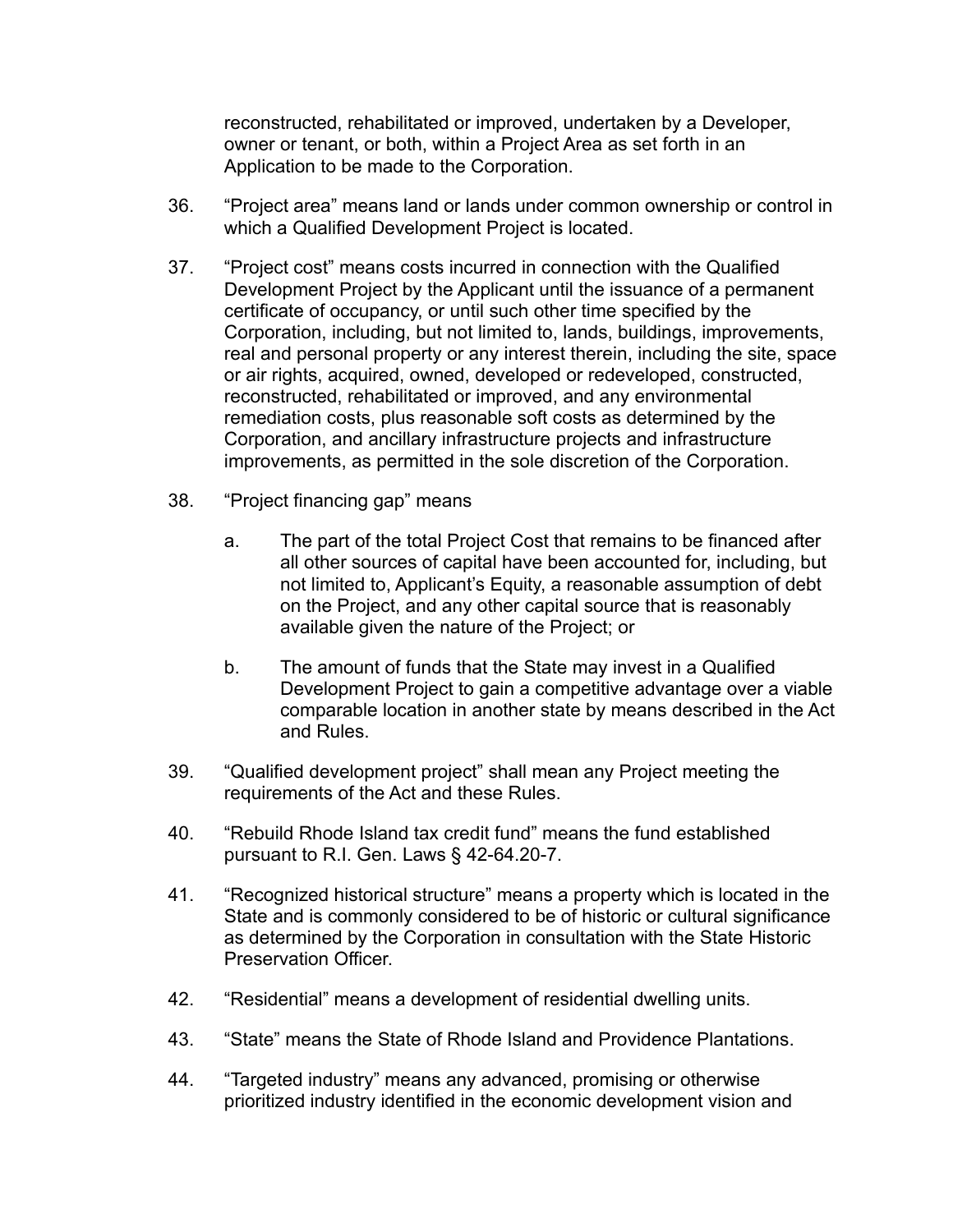policy promulgated pursuant R.I. Gen. Laws § 42-64.17-1 or, until such time as any such economic development vision and policy is promulgated, as identified by the Corporation from time to time and published on the Corporation's website.

- 45. "Tax credit" means the tax credit permitted under the Act.
- 46. "Tax credit certificate" or "Certificate" means a certificate issued by the Tax Division to the Owner of a Project who has received a Certification from the Commerce Corporation substantiating compliance with an Incentive Agreement and entitlement to the issuance of Tax Credits under the Act. If the Owner is a Pass-Through Entity, a Tax Credit Certificate may be issued to each Participant in the Pass-Through Entity. The Certificate shall specify the amount of the Tax Credit allocable to such Participant, determined pursuant to these Rules.
- 47. "Tax division" means the Rhode Island Division of Taxation.
- 48. "Transit-oriented development area" means either of:
	- a. an area that the Corporation, after consultation with the Rhode Island Department of Transportation and the Rhode Island Public Transit Authority, designates as a Transit Oriented Development Area because it supports, or has the potential to support, development that is in close proximity to, compatible with, and supportive of public transit; such discretionary designation can occur in response to an Application for an incentive under the Act or in a request submitted by a municipality to the Corporation in a form prescribed by the Corporation on its website; or
	- b. an area with ready access to freight rail, air, and/or marine transportation where manufacturing, warehousing, distribution, and freight forwarding operations are or could be located.
- 49. "Workforce housing" means housing for sale or rent with combined annual rental costs or combined annual mortgage loan debt service, property taxes, and required insurance that do not exceed thirty percent (30%) of the gross annual income of a household earning between eighty percent (80%) and one hundred and forty percent (140%) of the area median income, as defined annually by the United States Department of Housing and Urban Development.

# **3.6 Eligibility**

- A. In order for a Commercial Project to be eligible to be considered for a Tax Credit:
	- 1. The total Project Cost must be \$5,000,000 or more, unless the Project is located in a Hope Community or a redevelopment area designated as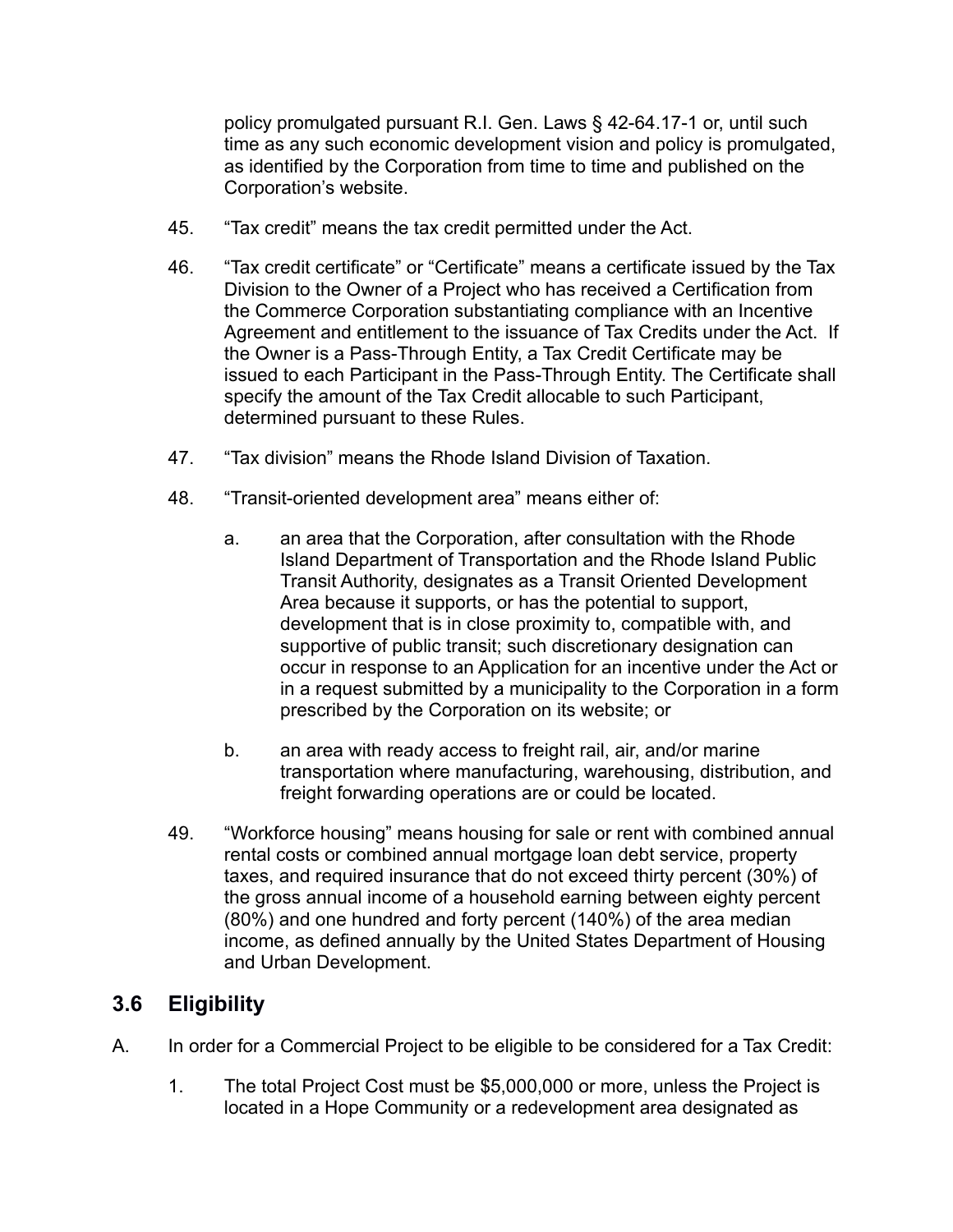such in accordance with R.I. Gen. Laws § 45-32-4, in which event the Corporation shall have the discretion to permit the total Project Cost to be less than \$5,000,000;

- 2. The Project consists of at least 25,000 square feet;
- 3. The Project, after being Placed In Service, is occupied by one or multiple Businesses employing at least 25 Full-Time Employees;
- 4. The Applicant's Equity in the Project is not less than twenty percent (20%) of the total Project Cost.
- 5. There is a Project Financing Gap such that the Project is not likely to be accomplished by private enterprise.
- B. In order for a Residential Project to be eligible to be considered for a Rebuild Rhode Island Tax Credit:
	- 1. The Project must be located in a Hope Community in a structure that is new, an Adaptive Reuse, Certified Historic Structure, or Recognized Historic Structure;
	- 2. The total Project Cost must be \$5,000,000 or more, unless the Corporation in its discretion permits the total Project Cost to be less than \$5,000,000;
	- 3. The Project must consist of at least 20,000 square feet and contain at least 20 residential units;
	- 4. The combined total of the Applicant's Equity in the Project is not less than twenty percent (20%) of the total Project Cost; and
	- 5. There is a Project Financing Gap such that the Project is not likely to be accomplished by private enterprise.
- C. In order for a Mixed Use Project to be eligible to be considered for a Tax Credit:
	- 1. The total Project Cost must be \$5,000,000 or more, unless the Project is located in a Hope Community or a redevelopment area designated as such in accordance with R.I. Gen. Laws § 45-32-4 of the General Laws, in which event the Corporation shall have the discretion to permit the total Project Cost to be less than \$5,000,000;
	- 2. The Project consists of at least 25,000 square feet and contains at least one Business;
	- 3. The Applicant's Equity in the Project is not less than twenty percent (20%) of the total Project Cost; and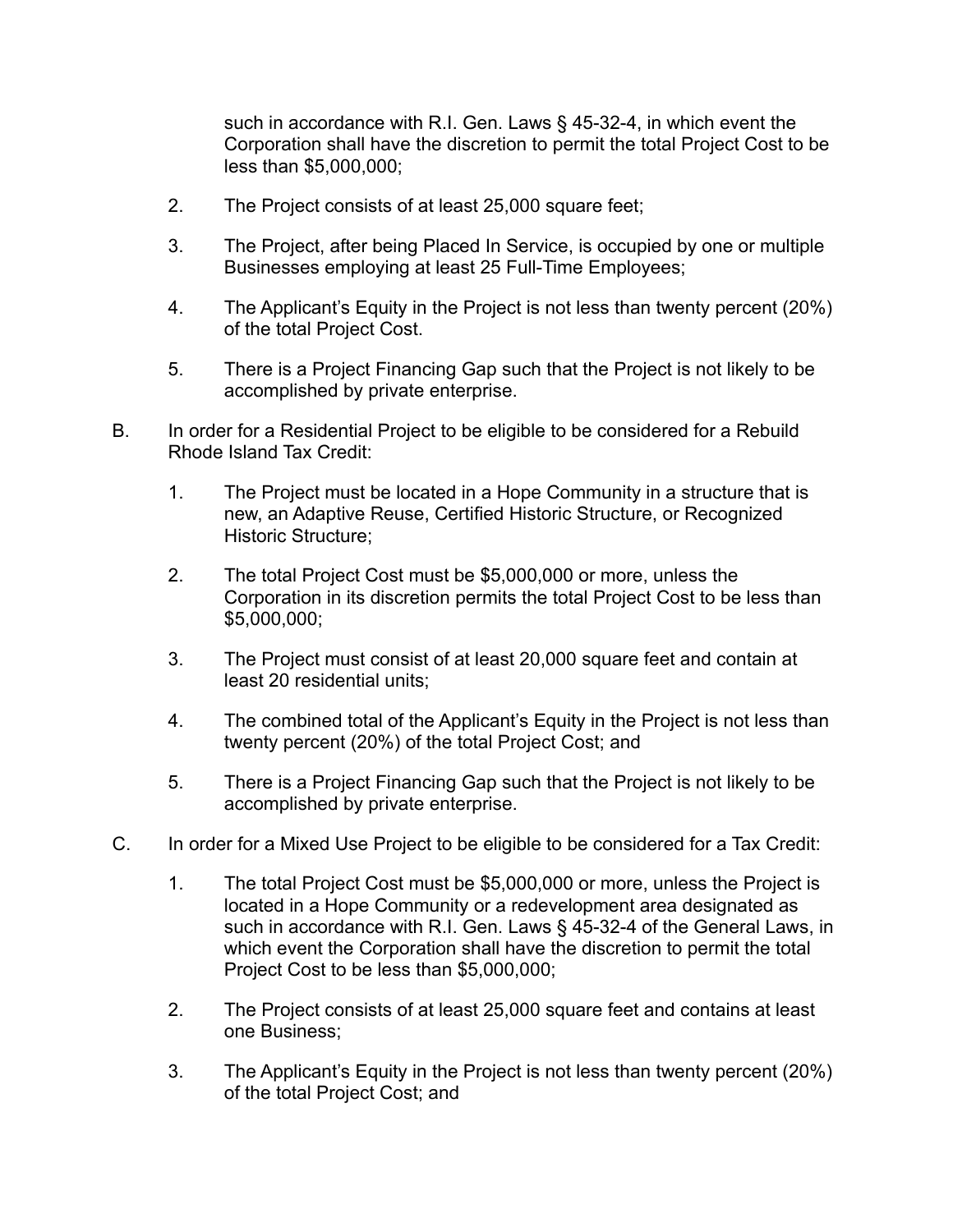- 4. There is a Project Financing Gap such that the Project is not likely to be accomplished by private enterprise.
- D. Notwithstanding any of the requirements set forth in §§ 3.6(A) through (C) of this Part, in order for a development project that qualifies for a tax credit pursuant to R.I. Gen. Laws Chapter 44-33.6 to be eligible to be considered for a Tax Credit:
	- 1. The combined total of the Applicant's Equity in the Project and Capital Investment in the Project made, acquired, or leased by the Applicant is not less than twenty percent (20%) of the total Project Cost; and
	- 2. There is a Project Financing Gap such that, after taking into account all available private and public funding sources, the Project is not likely to be accomplished by private enterprise.
- E. Prior to awarding any incentive under the Act, the Corporation may, in its discretion, require any Applicant to obtain a tax stabilization agreement from the municipality in which the Project is located on such terms as the Corporation deems acceptable.

# **3.7 Tax Credit Amount**

- A. A Tax Credit allowed pursuant to the Act and these Rules shall not exceed Fifteen Million Dollars (\$15,000,000) for any Qualified Development Project. No building or Qualified Development Project to be completed in phases or in multiple projects shall exceed the maximum project credit of Fifteen Million Dollars (\$15,000,000) for all phases or projects involved in the rehabilitation of such building.
- B. Tax Credits available under the Act and these Rules shall not exceed twenty percent (20%) of the Project Cost, provided, however, that the Applicant shall be eligible for additional Tax Credits of not more than ten percent (10%) of the Project Cost if the Qualified Development Project meets any of the following criteria:
	- 1. The Project includes Adaptive Reuse or development of a Recognized Historical Structure;
	- 2. The Project is undertaken by or for a Targeted Industry;
	- 3. The Project is located in a Transit Oriented Development Area;
	- 4. The Project includes Residential development of which at least twenty percent (20%) of the Residential units are designated as Affordable Housing or Workforce Housing, though the Corporation will grant preference to Applications that commit to maintain units as affordable for a longer period of time and at lower affordability levels;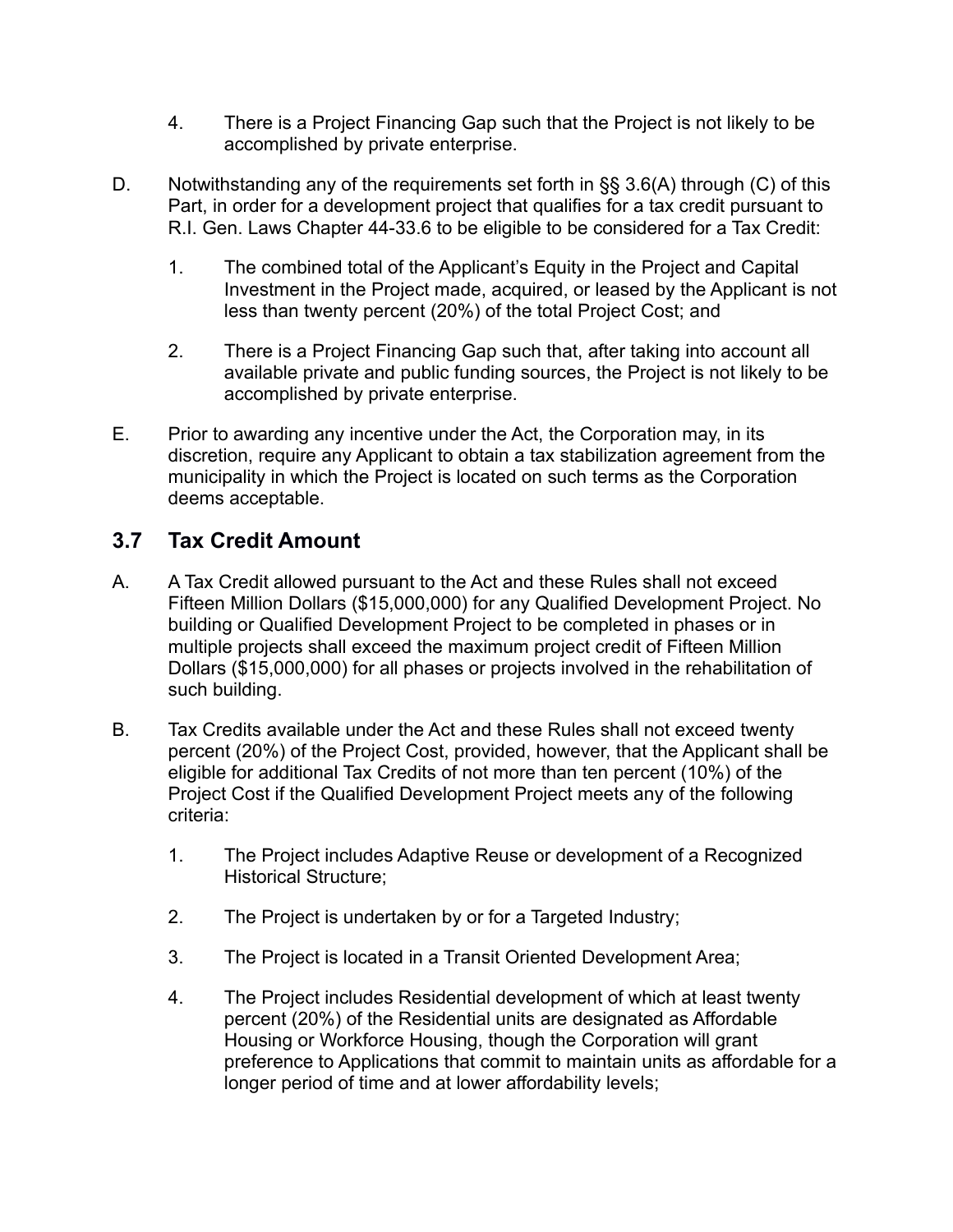- 5. The Project includes the Adaptive Reuse of property subject to the requirements of the industrial property remediation and reuse act, R.I. Gen. Laws § 23-19.14-1, *et seq*.;
- 6. The Project includes Commercial facilities constructed in accordance with the minimum environmental and sustainability standards, as certified by the Corporation pursuant to LEED or other equivalent standards; or
- 7. Such other additional criteria determined by the Corporation from time to time in response to evolving economic or market conditions, which additional criteria shall be published not less than annually on the Corporation's website commencing not later than December 31, 2015.
- C. The amount of a Tax Credit allowed shall be allowable to the Applicant in up to five annual increments; no more than thirty percent (30%) and no less than fifteen percent (15%) of the total credits allowed to an Applicant may be allowable for any taxable year.
- D. Not more than fifteen percent (15%) of the annual amount appropriated in any fiscal year may be awarded to Applicants seeking Tax Credits pursuant to § 3.6(D) of this Part.
- E. A Qualified Development Project eligible to receive a Tax Credit under the Act and these Rules may, at the discretion of the Corporation, be exempt from sales and use taxes imposed on the purchase of the following classes of personal property only to the extent utilized directly and exclusively in such Qualified Development Project:
	- 1. furniture, fixtures and equipment, except automobiles, trucks or other motor vehicles; or
	- 2. such other materials, including construction materials and supplies, that are depreciable and have a useful life of one year or more and are essential to the Qualified Development Project.

# **3.8 Application.**

- A. Each Application made by an Applicant shall include the following information in an application format prescribed by the Corporation:
	- 1. The name, address and principal contact for the Applicant;
	- 2. State and Federal tax identification numbers;
	- 3. The location of the Project;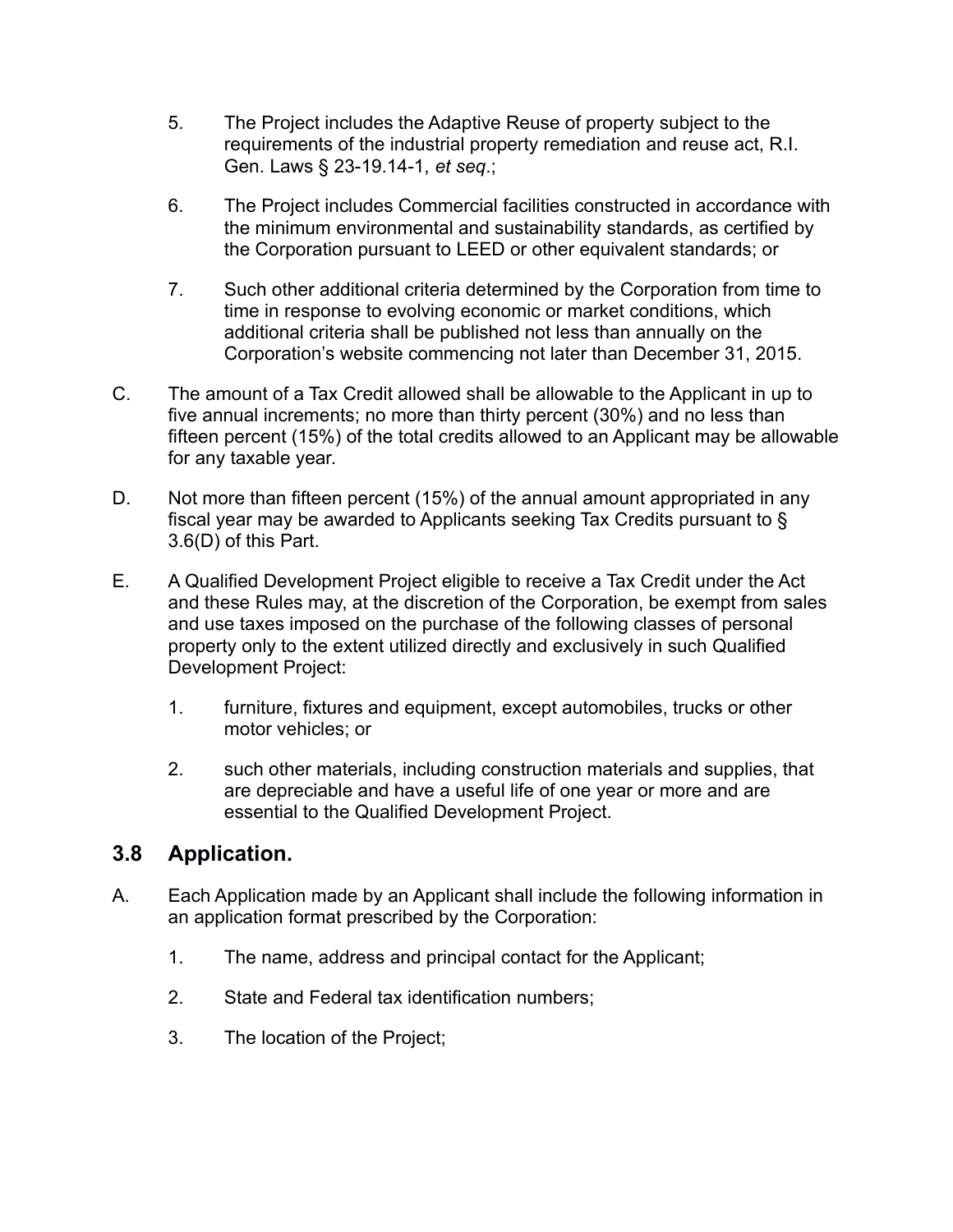- 4. A description of the experience developing and/or operating projects similar to the proposed Project of the Applicant and of the personnel primarily responsible for the Project;
- 5. A business plan and/or market study for the Project detailing major risks, business drivers and financial opportunity;
- 6. A description and assessment of the Project's catalytic impact;
- 7. For a Commercial or Mixed Use Project, identification of prospective businesses that will occupy the Project, type of businesses and principal products and services (if applicable or known);
- 8. For a Residential or Mixed Use Project, a description of unit sizes/layouts, projected sales/lease pricing and affordability mix;
- 9. The status of control of the entire Project Area shown for each block and lot as indicated on the municipal assessor's tax map(s);
- 10. A construction schedule for the Project or each phase of the Project;
- 11. A detailed itemization of the estimated Project Costs;
- 12. A detailed description of the financing for the Project including all sources and amounts of funding, projected internal rate of return, net margin, return on investment and cash on cash yield;
- 13. The total dollar amount of the Tax Credits requested, as well as a schedule of the allocation of that total over the five-year Eligibility Period.
- 14. A pro forma demonstrating that the Project is likely to be realized with the provision of the Tax Credits requested but is not likely to be accomplished in this State by private enterprise without the Tax Credits;
- 15. A list and status of all required Federal, State and/or municipal approvals and/or permits required for the Project;
- 16. A delineation of any other federal, State or local incentives, grants, tax credits or other aid that will or may be received or requested by the Applicant or an Affiliate of the Applicant in relation to the Project;
- 17. Whether the Applicant has obtained a tax stabilization agreement from the municipality in which the Project is located; or a description of the commercially reasonable efforts the Applicant has or will take to obtain such an agreement; or an explanation for why the Applicant is not seeking such an agreement;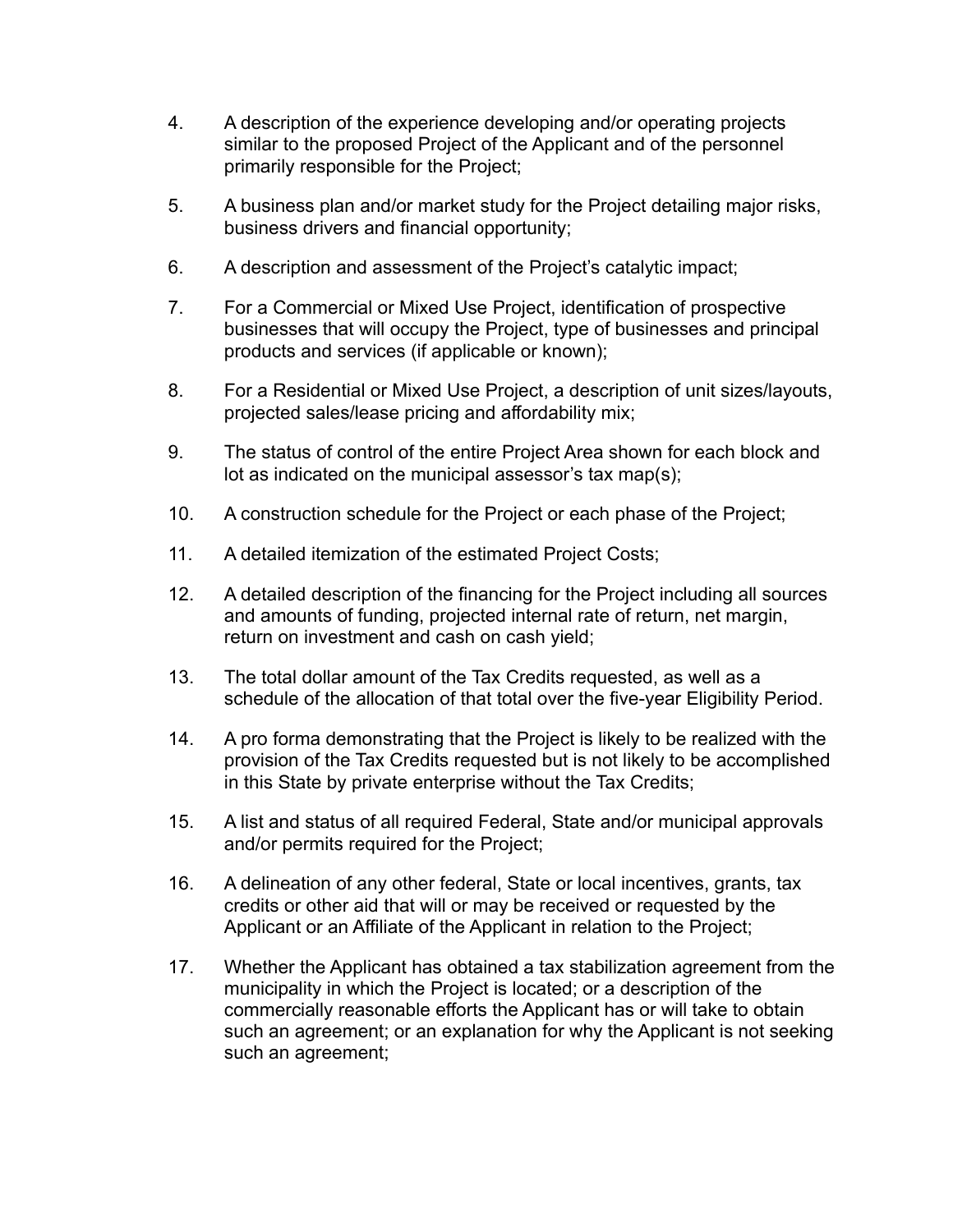- 18. If the Applicant seeks a Tax Credit in excess of 20% of the total Project Cost, documentation sufficient to demonstrate that the Project satisfies one or more of the criteria set forth in § 3.7(B) of this Part; and
- 19. Such other information as the Corporation deems appropriate or necessary in connection with a particular Project; and
- B. The Application shall also require a certification from the Applicant's chief executive officer or equivalent officer as to the following:
	- 1. The Applicant has committed Equity in not less than twenty percent (20%) of the total Project Cost;
	- 2. A Project Financing Gap exists on the Project; and
	- 3. The Project meets the eligibility criteria set forth in § 3.6 of this Part for approval by the Board as a Qualified Development Project.

## **3.9 Fees.**

- A. An Applicant shall be charged a one-time, non-refundable application fee by the Corporation and may be charged fees for ongoing administration in relation to the Project if approved by the Board. The Corporation shall annually publish a fee schedule on its website commencing on or before December 31, 2015.
- B. An Applicant may be required to pay to the Corporation the full amount of direct fees and costs paid to third-parties by the Corporation in relation to the consideration and/or approval of the Applicant's Project.

## **3.10 Review Process.**

- A. Each Application shall be reviewed to confirm compliance with the Act and these Rules, and the Corporation may reject any incomplete or deficient Application.
- B. The Corporation may require the submission of additional information in connection with any Application or the revision of an Application, and may permit the resubmission of an Application rejected as being incomplete or deficient.
- C. Prior to recommending a Project to the Board for receipt of an incentive, the Corporation shall review each Project to determine if a Project Financing Gap exists. This review shall include testing the validity of the Applicant's financial information and assumptions through the use of financial models and, to the extent necessary, seeking input from third-party consultants.
- D. After submission of a complete Application and review by the Corporation in accordance with the requirements of the Act and these Rules, the Corporation will determine whether to recommend to the Board that it approve a Tax Credit for the Applicant and the amount of the Tax Credit. In developing a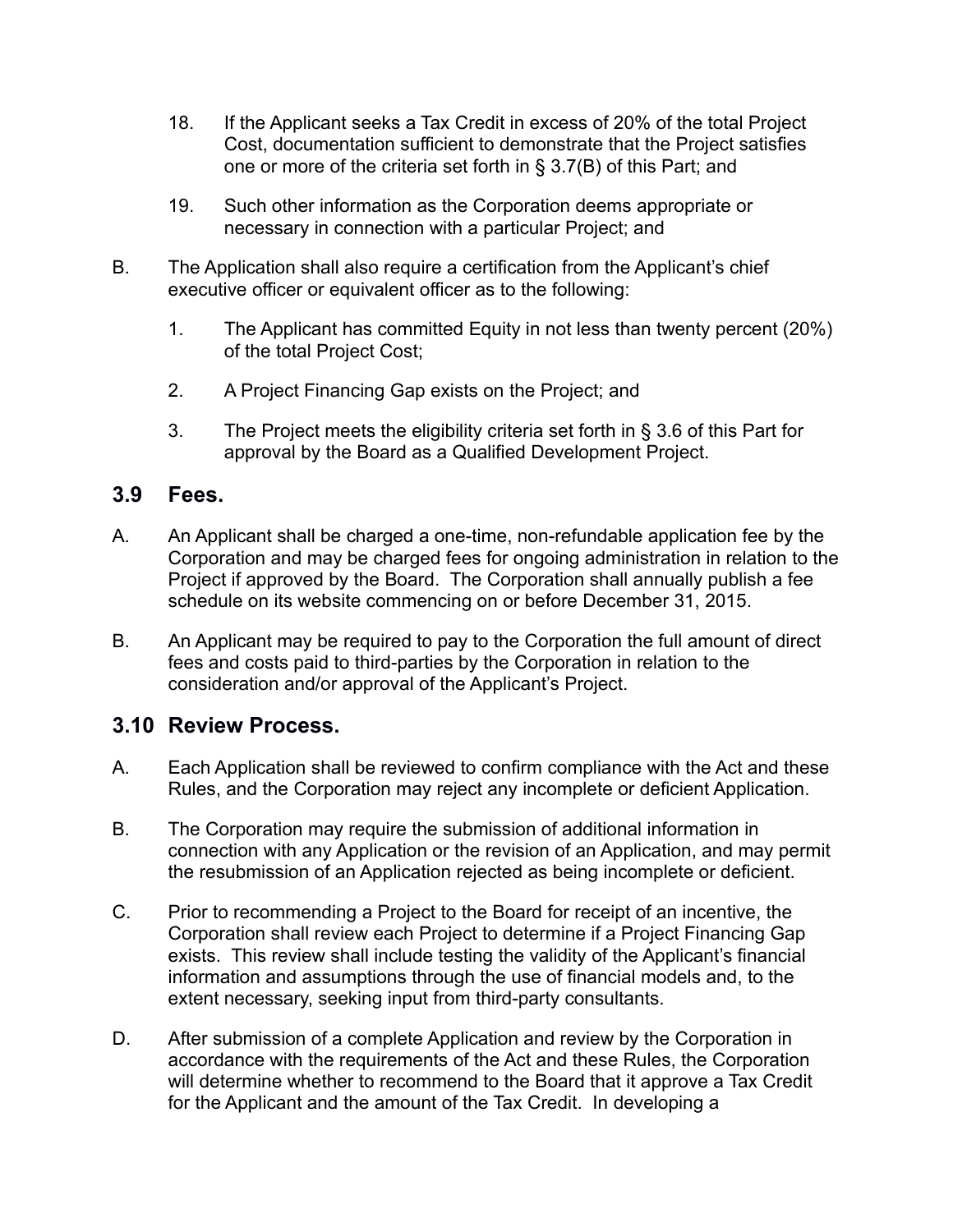recommendation, the Corporation may take into account, in consideration with other factors deemed relevant by the Corporation:

- 1. The evaluation of the Applicant's pro forma;
- 2. The Project's catalytic impact, impact on private investment, employment, and state and local revenues, and overall societal impact on the State;
- 3. The Project's relationship to other Projects awarded or anticipated to be awarded incentives under these Rules and the Act;
- 4. Whether the Project furthers State or municipal planning and development objectives, or both;
- 5. Whether the Project maximizes the value of vacant, dilapidated, outmoded, or underutilized property; and
- 6. Whether there exists an opportunity for the State or the Corporation to recoup or receive a return on all or portion of the sales tax exemption or Tax Credits to be issued to Applicant by virtue of a receipt of an equity stake or other interest in or return from the Project.
- E. If the Corporation determines that it will not recommend a complete Application to the Board for approval of an incentive, it shall notify the Applicant in writing of such decision.
- F. The Corporation may set periodic Application deadlines that will be published on the Corporation's web site from time to time.

## **3.11 Discretion and Judicial Review.**

- A. The Corporation shall not have any obligation to make any award or grant any benefits under the Act or these Rules.
- B. A review of an Application shall not constitute a "contested case" under the Administrative Procedures Act, [R.I. Gen. Laws § 42-35-9,](https://www.lexis.com/research/buttonTFLink?_m=a4361ad1e3dec9e99b61201d54d4d795&_xfercite=%3Ccite%20cc%3D%22USA%22%3E%3C!%5BCDATA%5BCRIR%2007-000-008%5D%5D%3E%3C%2Fcite%3E&_butType=4&_butStat=0&_butNum=8&_butInline=1&_butinfo=RICODE%2042-35-9&_fmtstr=FULL&docnum=1&_startdoc=1&wchp=dGLzVzB-zSkAl&_md5=889a92be76dbb6e5ec23fd44d01d9071) and no opportunity to object to an Application shall be afforded, nor shall judicial review be available from a decision rendered by the Corporation or the Board in connection with any Application.

## **3.12 Board Approval.**

- A. Prior to Board consideration for approval of any Qualified Development Project the following conditions shall be satisfied:
	- 1. The Chief Executive Officer of the Corporation has provided written confirmation to the Board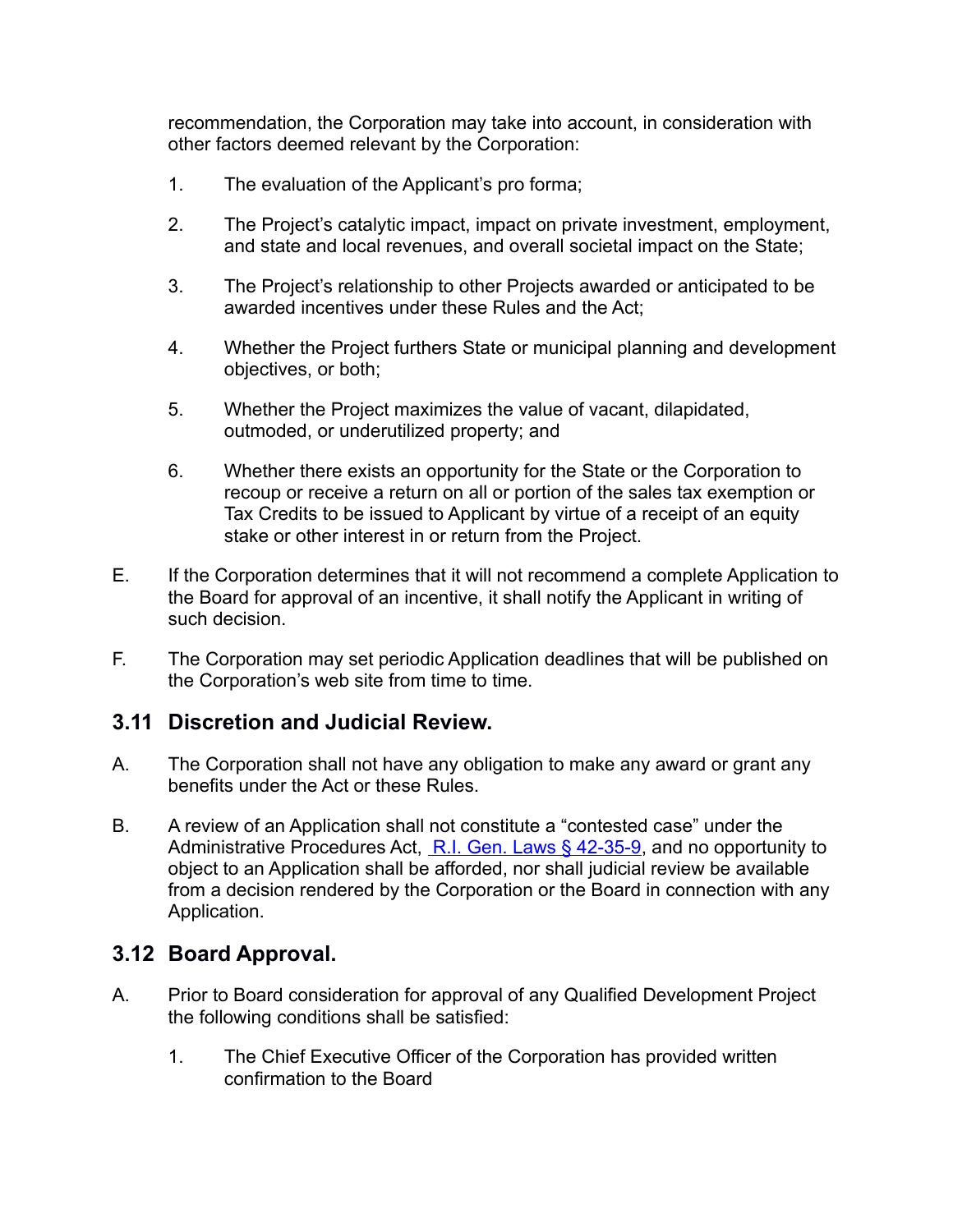- a. that the Corporation has reviewed the Application and of any determination regarding the potential impact on the proposed Qualified Development Project's ability to stimulate business development, retain and attract new business and industry to the State; create jobs, including good-paying jobs, for its residents; assist with business, commercial and industrial real estate development and generate revenues for necessary state and local government services; and
- b. indicating the total Tax Credits to be awarded to the Applicant;
- 2. The Secretary of Commerce has provided written confirmation to the Board that the recommendation provided to the Chief Executive Officer of the Corporation is consistent with the purposes of the Act; and
- 3. The Director of the Office of Management and Budget has provided
	- a. written confirmation to the Board that the total Tax Credits recommended by the Corporation do not exceed the existing and anticipated revenue capacity of the State and its funding commitment described in R.I. Gen. Laws § 42-64.20-7; and
	- b. an analysis of the fiscal impact, if any, in the year of Application and any subsequent year.
- B. Within thirty (30) days after satisfaction of the requirements of § 3.12(A) of this Part, or such later date as the next meeting of the Board is convened, the Board shall undertake review and consideration of the approval of the award of incentives for the Qualified Development Project.
- C. In addition to those findings required under R.I. Gen. Laws § 42-64-10, the Board shall make the following findings in connection with approval of any award of incentives under the Act and these Rules:
	- 1. The Applicant's Equity is not less than twenty percent (20%) of the total Project Cost and otherwise meets the total Project Cost criteria of the Act;
	- 2. That there is a Project Financing Gap for the Project such that after taking into account all available private and public funding sources, the Qualified Development Project is not likely to be accomplished by private enterprise without the incentives described in the Act and these Rules;
	- 3. That for Tax Credit awards the total amount of Tax Credits is the lesser of thirty (30%) of the total Project Cost or the amount needed to close the Project Financing Gap;
	- 4. That for any Tax Credit awarded in excess of twenty percent (20%) of the Project Cost, the Qualified Development Project meets the criteria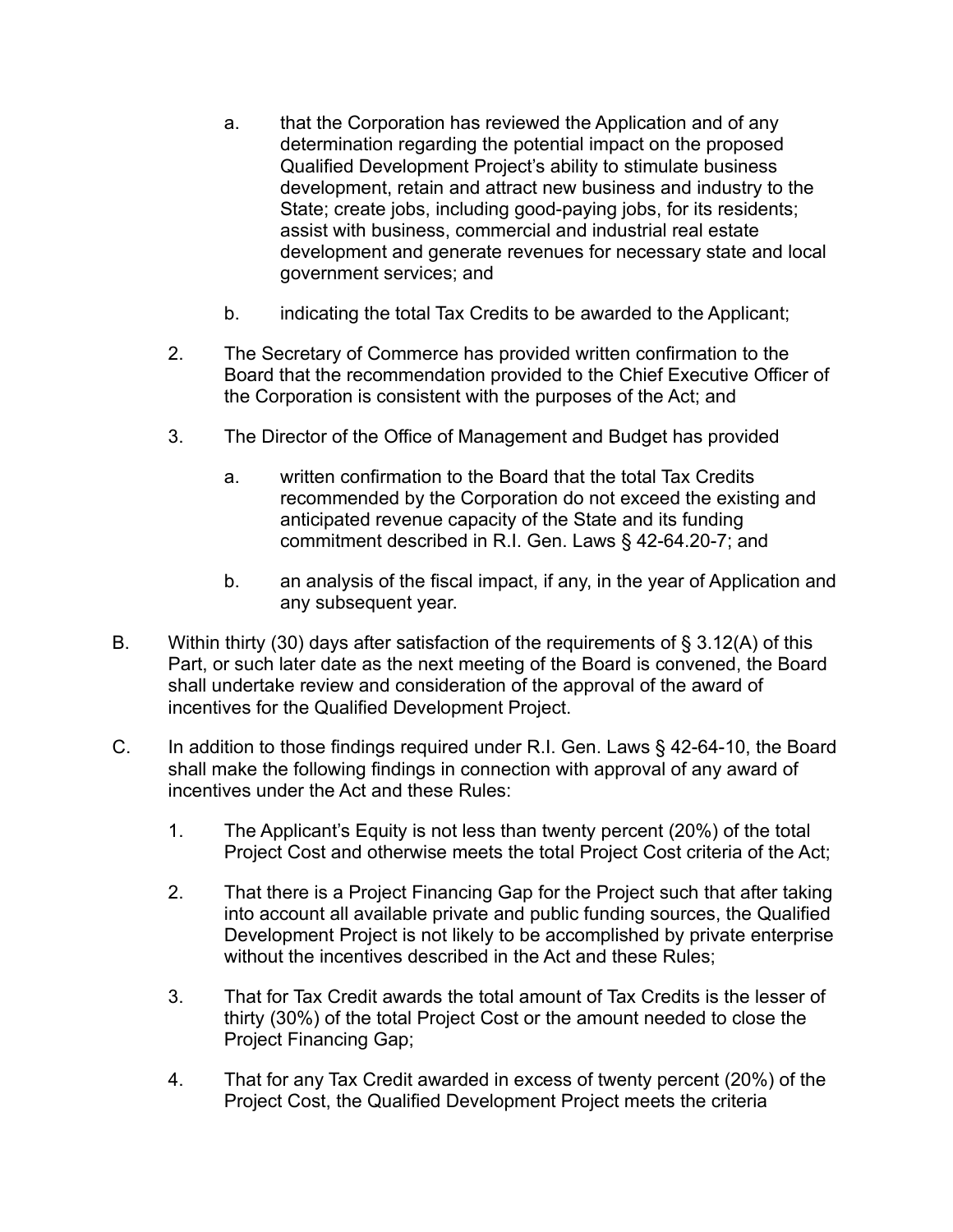established by the Act, these Rules and/or the Board for such additional Tax Credits together with a delineation of the amount of additional Tax Credits awarded broken down by each qualifying criteria as may be applicable to the Qualified Development Project;

- 5. That the Chief Executive Officer of the Corporation has provided written confirmation required by the Act;
- 6. That the Secretary of Commerce has provided written confirmation required by the Act; and
- 7. That the Office of Management and Budget has provided the written confirmation required under the Act.

## **3.13 Incentive Agreement**

- A. Upon approval of a Tax Credit for an Applicant by the Board, the Corporation and the Applicant will enter into an Incentive Agreement prior to the issuance of any Tax Credit to the Applicant. In order to safeguard the expenditure of public funds and ensure that the disbursement of funds further the objectives of the Act, the Incentive Agreement shall include, among others, the following terms:
	- 1. The maximum amount and type of incentives awarded including any sales/use tax exemptions;
	- 2. The incentives shall not be issued prior to the Qualified Development Project being Placed in Service
	- 3. Evidence that the Applicant is in good standing with the Secretary of State and Division of Taxation at the time of execution of the Incentive Agreement; a Letter of Good Standing from the Division of Taxation shall be evidence of good standing;
	- 4. A provision that the incentives shall be allowed in five annual increments and setting forth the annual increments in which they will be delivered;
	- 5. If applicable, a provision requiring that the receipt of Tax Credits for any given year be subject to the Applicant meeting any job creation or retention requirements or any other conditions that the Corporation, in its sole discretion, shall set as a condition of its approval of Tax Credits for the Applicant;
	- 6. Default and remedies including events, if any, that would trigger forfeiture, revocation and/or repayment of the awarded incentives;
	- 7. Indemnification, insurance and other customary protective requirements;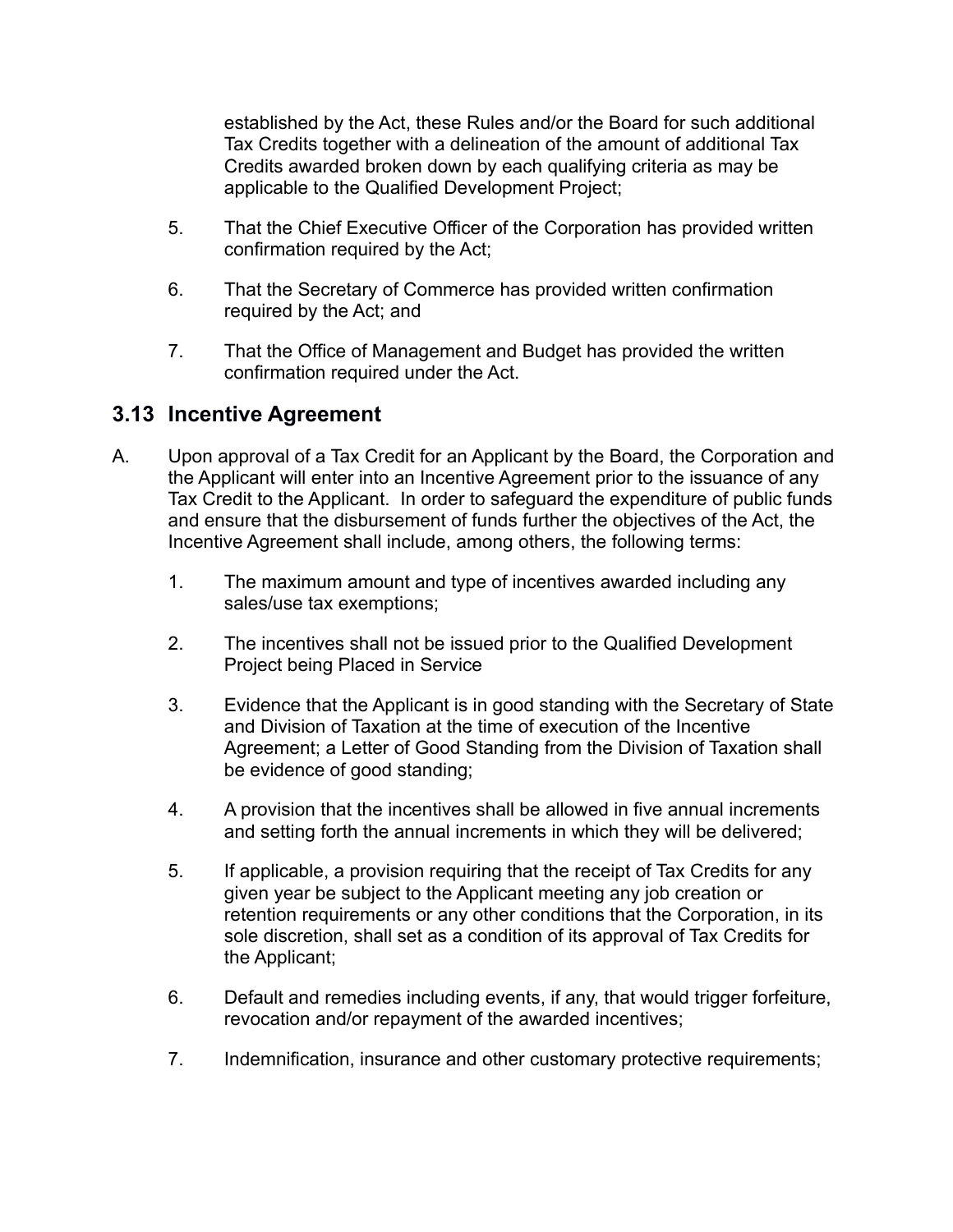- 8. Reporting requirements including, but not limited to, any requirements under the Act;
- 9. The imposition of such restrictions or covenants upon the Qualified Development Project as may be necessary to ensure continued compliance with the Act and the Rules;
- 10. At the Corporation's discretion, a provision requiring the Applicant to pay the Corporation's reasonable attorneys' fees incurred in connection with the negotiation, execution and enforcement of the Incentive Agreement;
- 11. A certification procedure, which shall include, but not be limited to, the following:
	- a. Representations that the Qualified Development Project complies with all applicable laws and regulations;
	- b. Evidence that the Applicant is in good standing with the Secretary of State and Division of Taxation at the time Applicant files its certification for issuance of incentives; a Letter of Good Standing from the Division of Taxation shall be evidence of good standing;
	- c. A requirement that the Applicant submit, prior to issuance of any incentive, satisfactory evidence of actual Project Costs, as certified by a certified public accountant licensed in the State. If the actual Project Costs are less than the estimated Project Costs forming the basis for the approval of the awarded incentives, then the awarded incentives shall be reduced based upon the actual Project Costs;
	- d. Evidence that the Qualified Development Project has been Placed in Service and/or meets such other criteria as imposed by the Board in its approving resolution; and
	- e. If applicable, evidence that the Applicant has met any additional job creation or retention requirements or any other conditions that the Corporation, in its sole discretion, set as a condition of its approval of Tax Credits for the Applicant

## **3.14 Certification.**

A. Upon the Project being Placed In Service, the Applicant shall submit a certification of a certified public accountant licensed in the State, which shall be made pursuant to procedures set forth in the Incentive Agreement, evidencing that the Applicant has satisfied the conditions relating to the Project Costs, Applicant's Equity contribution, and any other requirements of the Incentive Agreement.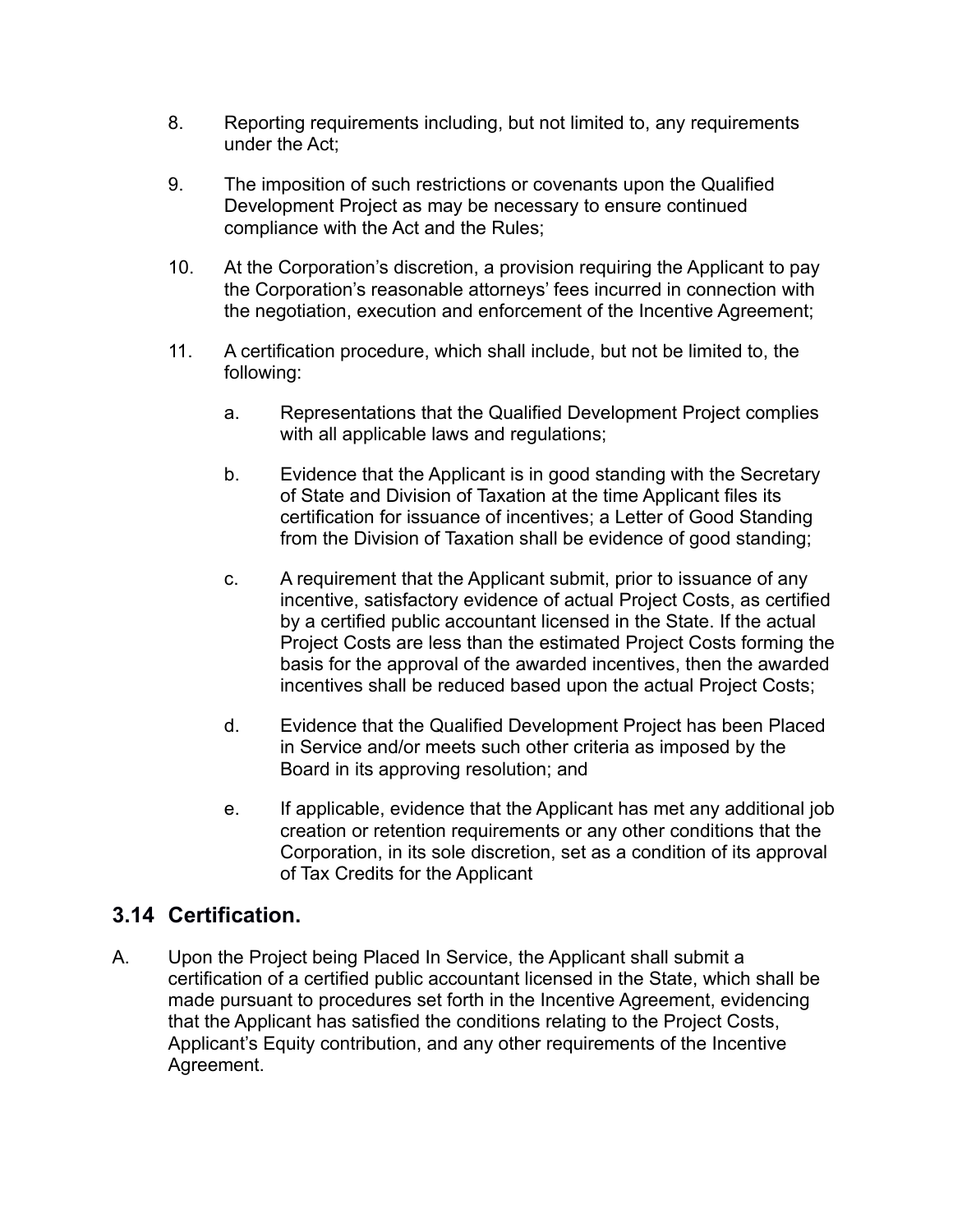- B. The Corporation may seek reasonable additional information from the Applicant to support the Certification.
- C. Once the Corporation accepts the certification of the Applicant that it has satisfied the Project Costs, Applicant's Equity contribution, and any other applicable requirements of the Incentive Agreement, the Corporation shall issue a Certification to the Applicant providing that the Applicant is entitled to a Tax Credit for a specified year or years in an amount determined pursuant to the Incentive Agreement.
- D. The Applicant shall then submit the Certification to the Division of Taxation and shall than receive a Tax Credit for the amount and tax year specified in the Certification subject to § 3.14(E) of this Part.
- E To the extent required in the Incentive Agreement, the Applicant shall, for each tax year in the Eligibility Period following the year of initial Certification, submit documentation to the Corporation, in a form prescribed in the Incentive Agreement, indicating that it has met any applicable requirements specified in the Incentive Agreement for that year.
- F. In accordance with a procedure set forth in the Incentive Agreement, the amount of the annual Tax Credit otherwise available shall be reduced, or the Tax Credit for the given year be entirely forfeited, if the Applicant fails to meet any applicable requirements set forth in the Incentive Agreement for the given year.

# **3.15 Issuance of Tax Credit Certificates**

- A. Upon the presentation to the Tax Division of a Certification from issued by the Corporation to the Owner substantiating compliance with the terms of an Incentive Agreement and delineating the amount of Tax Credit assigned to each Participant, the Tax Division shall issue Tax Credit Certificates to the Owner or any eligible Initial Certificates' Holder in the amounts and for the years specifically set forth in the Certification and -as agreed to by the Corporation under in accordance with the requirements of R.I. Gen. Laws  $\S$  42-64.20-5( $\frac{gh}{gh}$ ). At the election of the Corporation and as expressly provided in an Incentive Agreement, the Certification may provide for the issuance of all Tax Credit Certificates for each year of the Eligibility Period at one time and in such instance, the Tax Division shall issue all Tax Credit Certificates for all such years as provided in the Certification.
- B. If the Owner or the Participant is a Pass-Through Entity, or if there are multiple Owners, the Tax Division may issue a Tax Credit Certificate to each Participant in such Pass-Through Entity or each Owner, indicating on the face of such Certificate(s) the amount of the Tax Credit allocable to such Participant. The amount assigned to each Participant will be the amount represented in the Certification for issuance of Tax Credit Certificates presented to the Tax Division.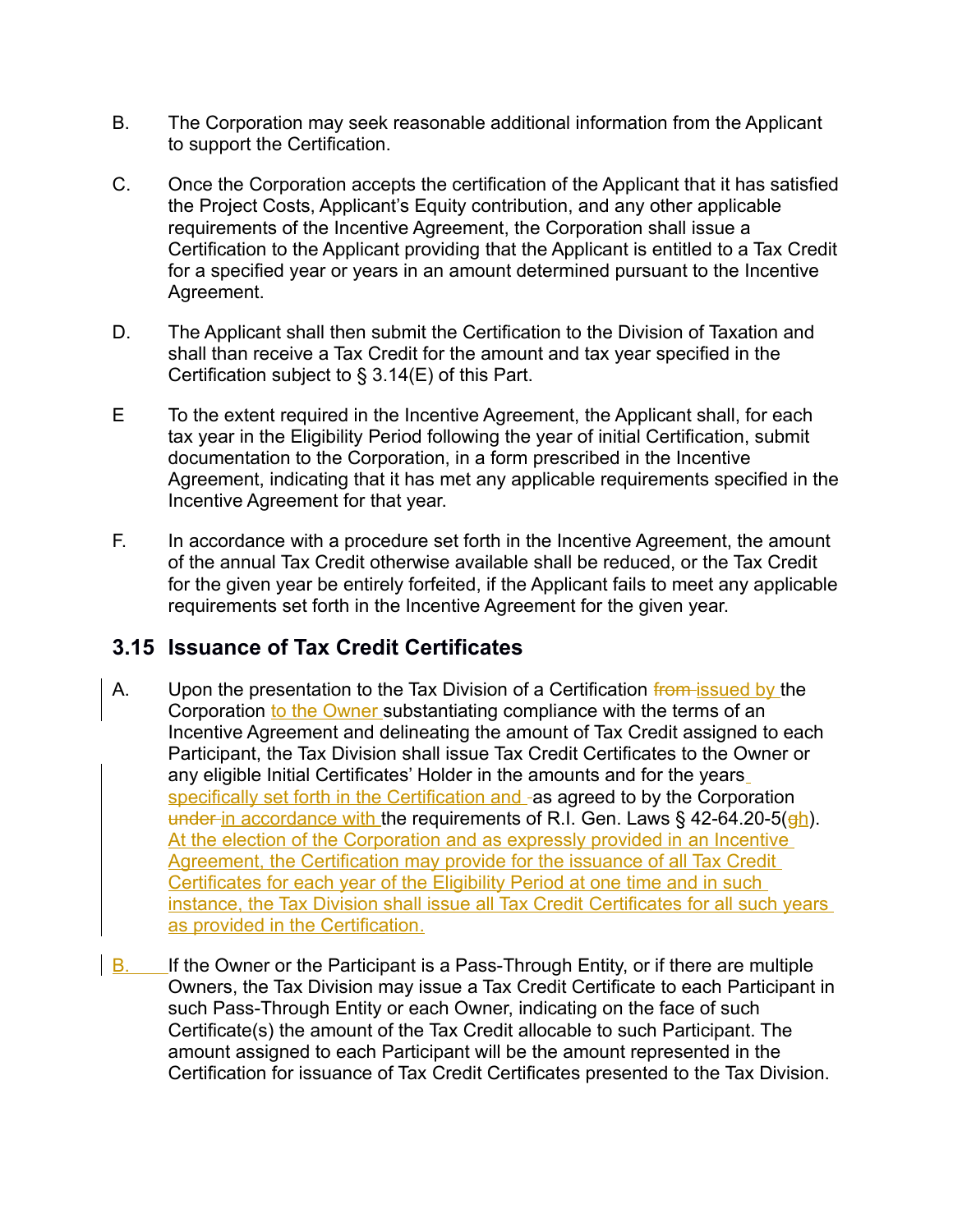- $\overline{B}$  BC. The amount allocated to each Participant on the Tax Credit Certificate issued to such Participant must be either
	- 1. in proportion to the number of Participants in the Owner or
	- 2. determined in accordance with any allocation method set forth in an executed Allocation Agreement, which may be without regarding to their sharing of other tax or economic attributes of such entity. The Tax Division shall have no obligation to confirm the amount stated for each Participant in the Allocation Agreement.
- D. The Tax Division may provide for a process for the redemption of Tax Credits whereby upon the filing of the Certification, the eligible holder thereof may elect to receive a redemption payment in lieu of the issuance of a Tax Credit Certificate(s) or some portion thereof.

## **3.16 Assignment of Tax Credits.**

- A. A Tax Credit Certificate may be assigned to any Person, provided that no Credit has been claimed based on the Tax Credit Certificate being assigned. The Tax Credit Certificate may be assigned by endorsing the assignment clause set forth on the Certificate and delivery of the original Certificate to the Assignee.
- B. The Assignee may use the Tax Credit only to offset the actual tax imposed and those taxes permitted to be offset under the Act as delineated in the Incentive Agreement, for the taxable year in which the Tax Credit is issued or for taxable years to which the Tax Credit is permitted to be carried forward.
- C. The original executed Tax Credit Certificate shall be attached to the tax return of the Owner, Participant or Assignee who desires to claim the Tax Credit. A Participant of a Pass-Through Entity who transfers its interest in the entity must also endorse and deliver the Tax Credit Certificate to the transferee if the transferee desires to claim the Tax Credit.
- D. An Assignor of all or any portion of the Tax Credit shall notify the Tax Division in writing within thirty (30) calendar days following the effective date of such assignment. Attached to such written notification (the Notification of Assignment) shall be:
	- 1. A copy of the Tax Credit Certificate, endorsed to the Assignee. The original Certificate shall not be included with the Notification of Assignment, which must be retained by the Assignee and attached to the Assignee's tax return for the year with respect to which the Tax Credit is claimed.
	- 2. The name, address and telephone number of the Assignor and of the Assignee.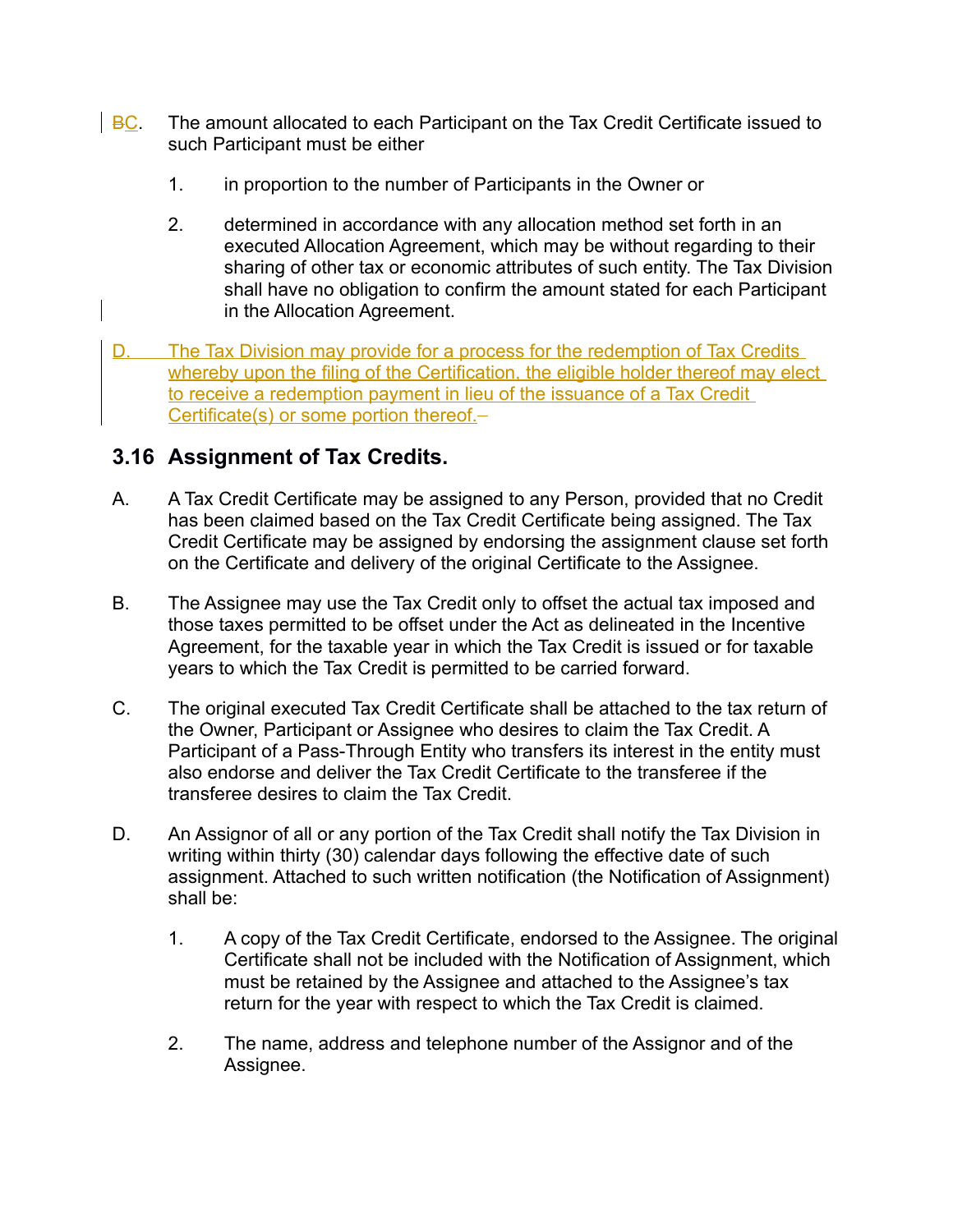- 3. The taxpayer identification number or social security number of the Assignor and the Assignee.
- 4. For non-resident corporations, partnerships, limited liability companies, or other entities, the name and address of such entity's registered agent in the State and evidence of qualification to do business in the State.
- E. If the holder of a Tax Credit Certificate desires to assign its interest in the Tax Credit to more than one Assignee, the holder must, prior to utilizing any portion of the Tax Credit, request the Tax Division to reissue the original Certificate in such number of Certificates as the holder requires. The request must be made in writing, must specify the number of new Certificates required and the amount to be specified on each Certificate, and must attach the original Certificate for cancellation by the Tax Division.
- F. The Assignor of all or a portion of the Tax Credit shall not recognize any state income tax under the provisions of R.I. Gen. Laws Title 44 with respect to the proceeds of such assignment. The Assignor of any Credit shall attach a copy of the Tax Credit Certificate to its tax return to evidence that such proceeds are not subject to state income tax. If the Tax Credit is subsequently recaptured, revoked or adjusted, the Assignor's tax calculation for the year of revocation, recapture, or adjustment shall be increased by the total amount of the sales proceeds, if any, without proration, as a modification under R.I. Gen. Laws Chapter 44-30. In the event that the Assignor is not a natural person, the Assignor's tax calculation under R.I. Gen. Laws Chapters 44-11, 44-12, 44-13 (other than with respect to the tax imposed under R.I. Gen. Laws §§ 44-13-13, 14, 17, or 30, as applicable0, for the year of revocation, recapture, or adjustment, shall be increased by including the total amount of the sales proceeds, if any, without proration.
- G. The Tax Division may charge an administrative fee for issuing multiple Tax Credit Certificates or for reissuing Certificates.

## **3.17 Redemption of Tax Credits.**

- A. Upon request of a taxpayer holding a valid Tax Credit Certificate, the Tax Division shall redeem such credit in whole or in part for ninety percent (90%) of the value of the Tax Credit to the extent of available funds in the Rebuild Rhode Island Tax Credit Fund; provided that the taxpayer must qualify for a Letter of Good Standing in order to be eligible to redeem any portion of a credit.
- B. A taxpayer seeking redemption of a Tax Credit Certificate shall file an application on the form prescribed by the Tax Division together with the original Tax Credit Certificate. The Tax Division shall pay the redemption amount within thirty (30) days of submission of a complete application by the taxpayer to the extent of available funds in the Rebuild Rhode Island Tax Credit Fund as certified by the Corporation. To the extent of any insufficiency of funds in the Rebuild Rhode Island Tax Credit Fund, the Tax Division shall either return the original Tax Credit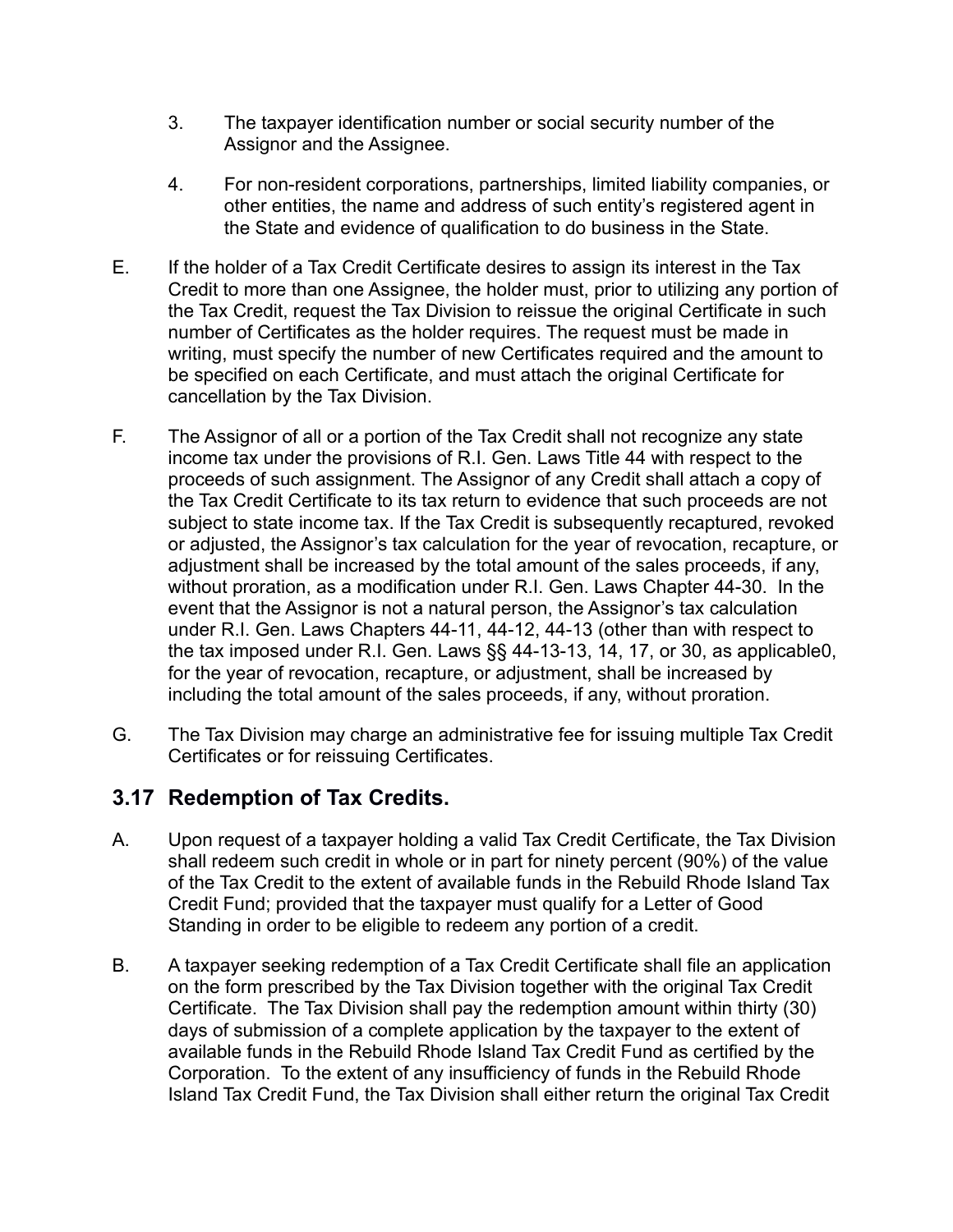Certificate to the taxpayer or issue a new Tax Credit Certificate for such partial amounts that are not redeemed by the Tax Division.

## **3.18 Revocation.**

- A. In the event that any certification or information provided by the Applicant or Applicant's chief executive officer, or equivalent officer, required under these Rules is found to be willfully false the Corporation shall deny the issuance of any incentives or revoke any award of incentives in their entirety, which revocation shall be in addition to any other criminal or civil penalties that the Applicant and/or the officer may be subject to under applicable law.
- B. The Corporation shall deny the issuance of or revoke any award of incentives if an Applicant or its successor-in-interest is convicted of bribery, fraud, theft, embezzlement, misappropriation, and/or extortion involving the State, any state agency or political subdivision of the state.
- C. Upon breach of an Incentive Agreement, the Corporation may deny the issuance of or revoke the Tax Credit Certificate and any fees paid shall be forfeited.
- D. The Corporation shall notify the Applicant or its successor-in-interest in writing of the revocation of Tax Credits and/or that its right to receive Tax Credits has been terminated.
- E. The Corporation shall notify the Tax Division of any revocation of Tax Credits.
- F. If any Tax Credits have been claimed by any taxpayer based upon a Tax Credit Certificate that has been revoked, the Applicant or its successor-in-interest shall pay to the Corporation an amount equal to the Tax Credit claimed. There shall be no adjustment to the Tax Credit claimed by the taxpayer if a taxpayer acquired the Tax Credit Certificate, directly or indirectly, from the Applicant or a Participant in the Applicant in an arms-length transaction, for value, and without notice of violation, fraud or misrepresentation.
- G. The Corporation may provide for additional rights and remedies in any Incentive Agreement, which will be in addition to the rights of revocation and termination provided under this Rule.

# **3.19 Administration and Examination of Records.**

A. The Tax Division and its agents, for the purpose of ascertaining the correctness of any Tax Credit claimed under the Act, may examine any books, paper, records or memoranda bearing upon the matters required to be included in the return, report or other statement, and may require the attendance of the Person executing the return, report or other statement, or of any officer or employee of any taxpayer, or the attendance of any other Person, and may examine the Person under oath respecting any matter which the Tax Division or its agents